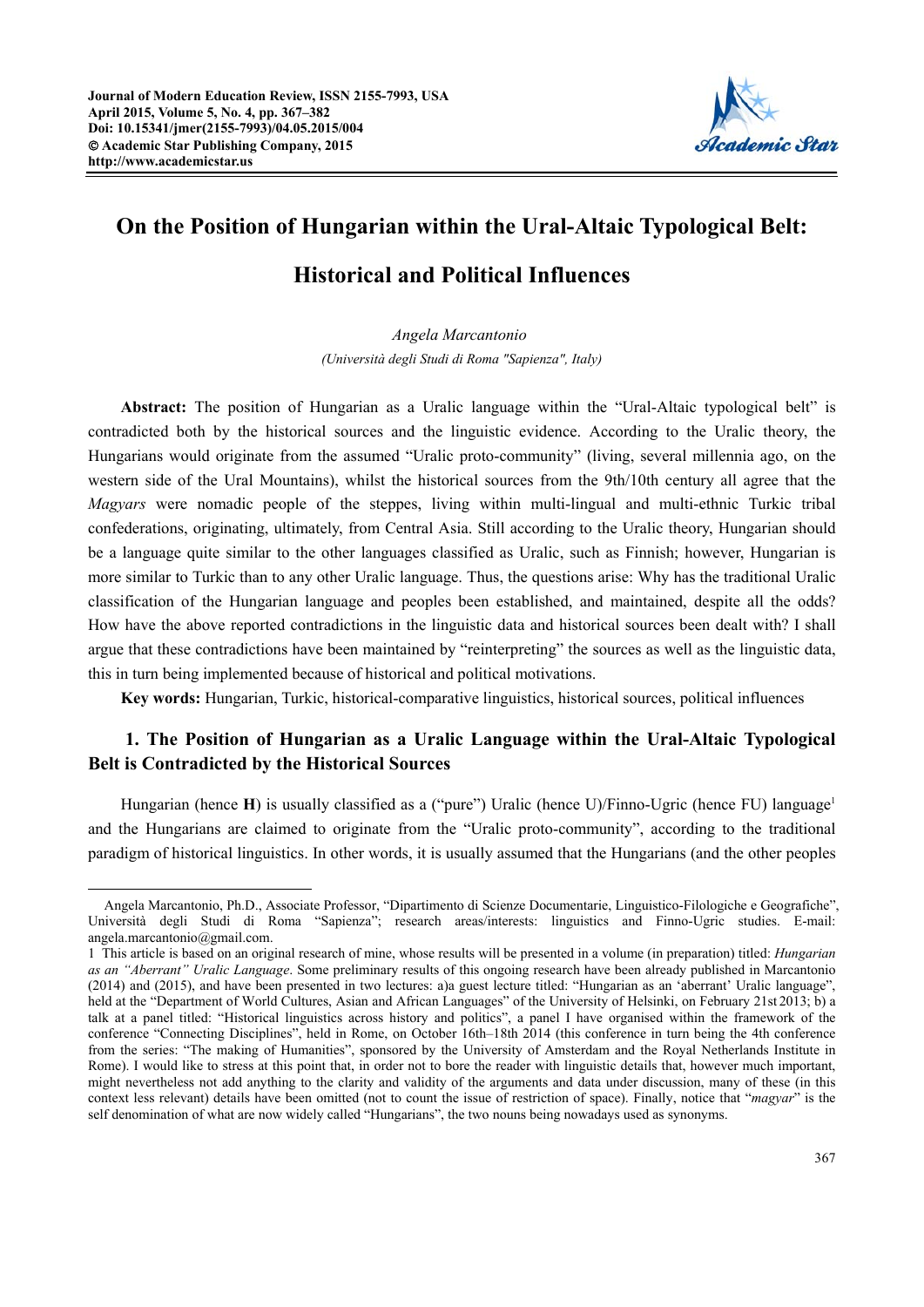speaking languages that have been also classified as U/FU), have their ultimate origin in an (assumed) ancient, close proto-speech-community, living, supposedly, somewhere on the (south) west slopes of the Ural Mountains, that is, in Europe, supposedly about 6000/8000 years ago, and speaking the (again assumed) proto-U/FU language, although within this rather univocal classification it is often admitted in the literature (see for ex. Abondolo, 1998, p. 428), that  $H$  is nevertheless an "isolate" within the family<sup>2</sup>.

 However, all existing historical sources that refer to the *Magyars* (starting from the 9th–10th C. written in different languages, and being independent from one another) unanimously and coherently affirm that the *Magyars* were nomadic people of the Eurasiatic steppes, living within the multi-lingual and multi-ethnic Turkic tribal confederations that roamed that vast area, being variously identified with one or the other of these nomads, including the Huns, the Avars<sup>3</sup>, the Bashkirs<sup>4</sup>, etc. For example, the traveller and geographer Plano Carpini, while crossing the area of the Volga River (heading toward Mongolia) and collecting information about the people living there, in 1247–1252 wrote:

#### *baschart id est hungariam magnam*

Similarly, in 1235 the Hungarian monk Julianus, sent to the east to find, and, possibly, convert the "Volga Hungarians" to Christianity, actually found them in the areas located east of the Volga<sup>5</sup> and spoke to them in "Hungarian" (whatever Hungarian might have meant at the time). Further, a tomb was recently found in the area of the Volga/Kama Rivers (cemetery of Chistopol), dated back to 1311, with an inscription on it that reads: "*ma*ǰ*ar*". As a matter of fact, the name of the Volga Hungarians has been preserved in a great number of toponyms (as well

as ethnonyms) in that area, in several variants, including *mučar*, *možar,* etc., whereby *ma*ǰ*ar* is another variant, if not the antecedent, of the present day denomination *magyar*, phonetically [måd'år] (see Róna-Tas & Berta [hence RT&B] 2011: I, p. 29). Despite the sources being clear and coherent, all sort of speculations have been advanced to explain the presence of the *Magyars* in the area "east" of the Volga — a "Turkic area", not a "Uralic area" including claims that the *Magyars* "moved back" there "after" the so called "home conquest" (*honfoglalás*), supposedly dated between (around) 894–896 AD (see for example, Zimonyi 2012). This is because of two reasons. First, according to the conventional model, the *Magyars* were supposed to be living west of the Volga, that is, within Europe. Second (again according to the conventional model), the *Magyars* were supposed "to come into contact and live in symbiosis with Turkic peoples" living (mainly) again west of the Volga, the so-called "West Old Turkic" (hence WOT) peoples<sup>6</sup> — from whom the great majority of the Turkic loan words now present in **H** 

<sup>2</sup> As a matter of fact, **H** is not particularly close to any other U language, not even to Vogul and Ostyak (with which it is grouped in the traditional family tree, under the "Ugric" branch), let alone Finnish, the major language forming the other, major branch of the traditional U family tree, the Finnic branch. As a matter of fact, several alternative sub-classifications exist, that are more adherent to the linguistic facts and do not encompass these traditional branches; see for example Häkkinen (2012).

<sup>3</sup> Indeed, the vast **H** lowland called "*Alföld*", in some Latin sources is named "*solitudo avarorum*". There is also a small corpus of Avar words (in Latin and Byzantine sources), that contain some names and titles also present in **H**, such as the title *tarkan*, occurring frequently as a **H** geographical name in the form *Tarján ~ Tárkány.*

<sup>4</sup> For example, the Bashkirian toponyms/ethnonyms *Mišer* ~ *Mišar ~ Mišär ~ Meščer* ~ *Mižer* ~ *Mižar ~ Mižär*, "corresponding" to the **H** toponym and ethnonym *megyer* (for which see below), were attested in the Bashkir region in the 15th and 16thCenturies (according to Russian Chronicles), whilst *Mišer* still occurs nowadays as a family name in Hungary.

<sup>5</sup> The "Volga Hungarians", as mentioned in the text, were living east of the Volga, the area considered to be the beginning of the so called "Inner-Asia" region, the region of the Turkic peoples.

<sup>6</sup> RT&B divide the whole of the Turkic peoples into two major groups: "West Old Turkic (hence WOT)" and "East Old Turkic (hence EOT)". WOT includes: "those Turkic languages spoken west of the Ural Mountains and the Ural River from the 5th century A.D. on. There was a more or less continuous migration of Turkic speaking peoples from East to West in this period [...]. Linguistically speaking the most important group pertained to the Oguric branch, of which only Chuvash is now spoken" (RT&B, II, p. 1071). Thus, WOT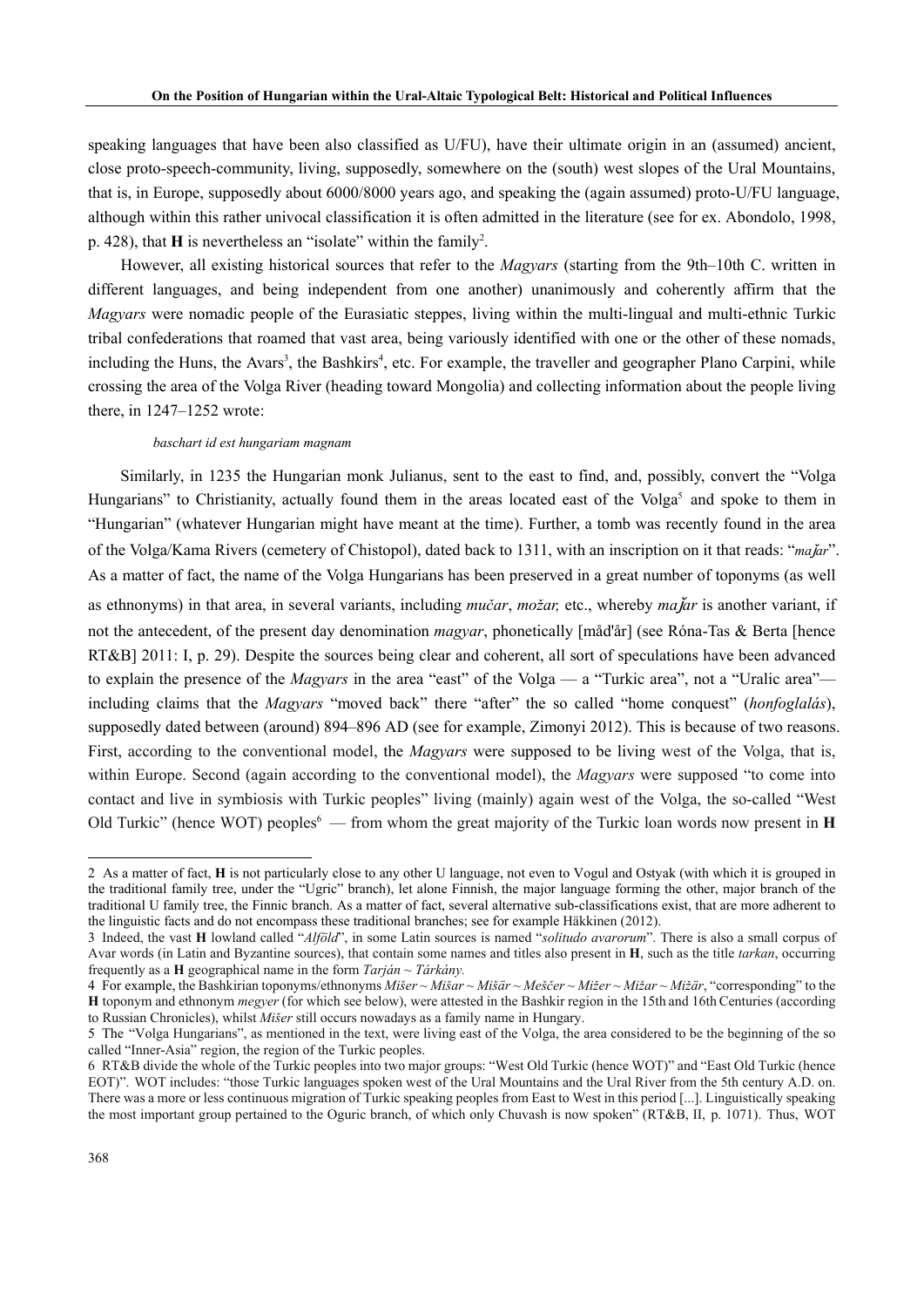are claimed to have derived (see discussion below). Thus, the historical sources have been basically "reinterpreted" to fit these two tenets of the U theory, as we are going to discuss in detail below.

#### **2. The Classification of Hungarian as a Uralic Language within the Ural-Altaic Typological Belt is Contradicted by the Linguistic Evidence**

The classification of **H** as U language means that **H** is closely related to the other languages classified as U too, such as Finnish, Estonian, the Saami (Lapp) and Samoyedic languages, etc., at various levels of language, including lexicon, grammar, typology, morpho-phonology, etc. — according to the requirements and the methods of historical linguistics. However, this is not the case. Despite sharing some (mainly typological) features with the other (supposed) U languages, **H** is actually more similar to Turkic than to any other U language, at almost all levels of language, as we are going to discuss in somewhat details below.

The "isolated nature" of **H** is due to the fact that it does indeed share only a few, statistically insignificant, similarities with the other U languages, such as: a) several lexical items, supposedly, "cognates", although many of them pose more or less serious problems of reconstruction; b) several phonological features, such as Vowel Harmony and avoidance of consonantal clusters in word initial position — these features, however, being present elsewhere in the Eurasiatic area, including Turkic; c) several typological features, such as suffixation, *determinans* preceding the *determinatum*, presence of postpositions, lack of grammatical gender, the use of singular for nouns preceded by numerals and other quantifiers, zero marking for the subject — these, however, once again, being features shared also with the other Eurasiatic languages, including, again, Turkic; d) several, "simple" grammatical, temporal, aspectual and modal suffixes — simple in the sense that they typically consist of one basic, unmarked vowel and/or consonant (sounds that are therefore present in most languages of the world), so that it is really impossible to apply to them a proper comparative analysis (in addition, yet again, many of these simple morphemes are also shared with other Eurasiatic languages, such as the ablative suffix -*t* and -*l*, present also in Turkic, or the first person possessive suffix -*m*, etc.). At this point it is important to highlight that **H** does not share "complex" functional (and grammatical) morphology, that is, its "complex" case suffixes<sup>7</sup>, with any other U language. As to derivational morphology, **H** shares with the other U languages just a few, once again "simple" suffixes, most of its derivational morphology being instead of Turkic origin, as we shall see below<sup>8</sup>. Last, but not least, most of the identified U "sound changes" supposedly "exclusive" of the U languages, are actually shared with the Turkic languages, as amply illustrated by Ligeti<sup>9</sup> (1986) and RT&B (II, pp. 1069–1146), as discussed briefly below<sup>10</sup>.

includes: (Old) Chuvash, Khazar, and other so-called "Bulgharic" peoples/languages, whilst EOT include all the rest, basically those Turkic peoples living mainly in "Central/Inner Asia"*.*

<sup>7</sup> In **H**, like in several other U languages, such as Finnish, for ex. (as well as Turkic), there are so called "simple" and "complex" case suffixes. The simple ones are, indeed, phonetically and morphologically simple (as discussed in the text), whilst the complex ones are indeed phonetically and morphologically more complex, being typically formed as the result of the process of "grammaticalization" (or "exaptation") of spatial nouns/postpositions, as is the case, for ex. of some **H** (and Turkic) local cases. 8 For a more detailed picture of the state of the art of the U language family see Janhunen (1981) and Marcantonio (2002).

<sup>9</sup> For example, with regard to the fricativization of palatal vs velar plosives Ligeti (1986, p. 64) states that it is one of the best

documented chapter of **H** vs Turkic convergent developments ("a török–magyar konvergens fejlődés egyik legbővebben adatolt fejezete"). See also RT&B II, p. 1071ff. for many, different examples of **H** vs Turkic convergent developments, and discussion below.

<sup>10</sup> The fact that the correlations among the U languages are of poor quality and quantity (basically, statistically "not significant") is at times recognized by a few Uralists and "magyarists", such as Csúcs (2008), who admits that a satisfactory reconstruction of the top U node, as well as of the intermediate, key Ugric and Finno-Ugric nodes, has not (yet) been implemented thus far.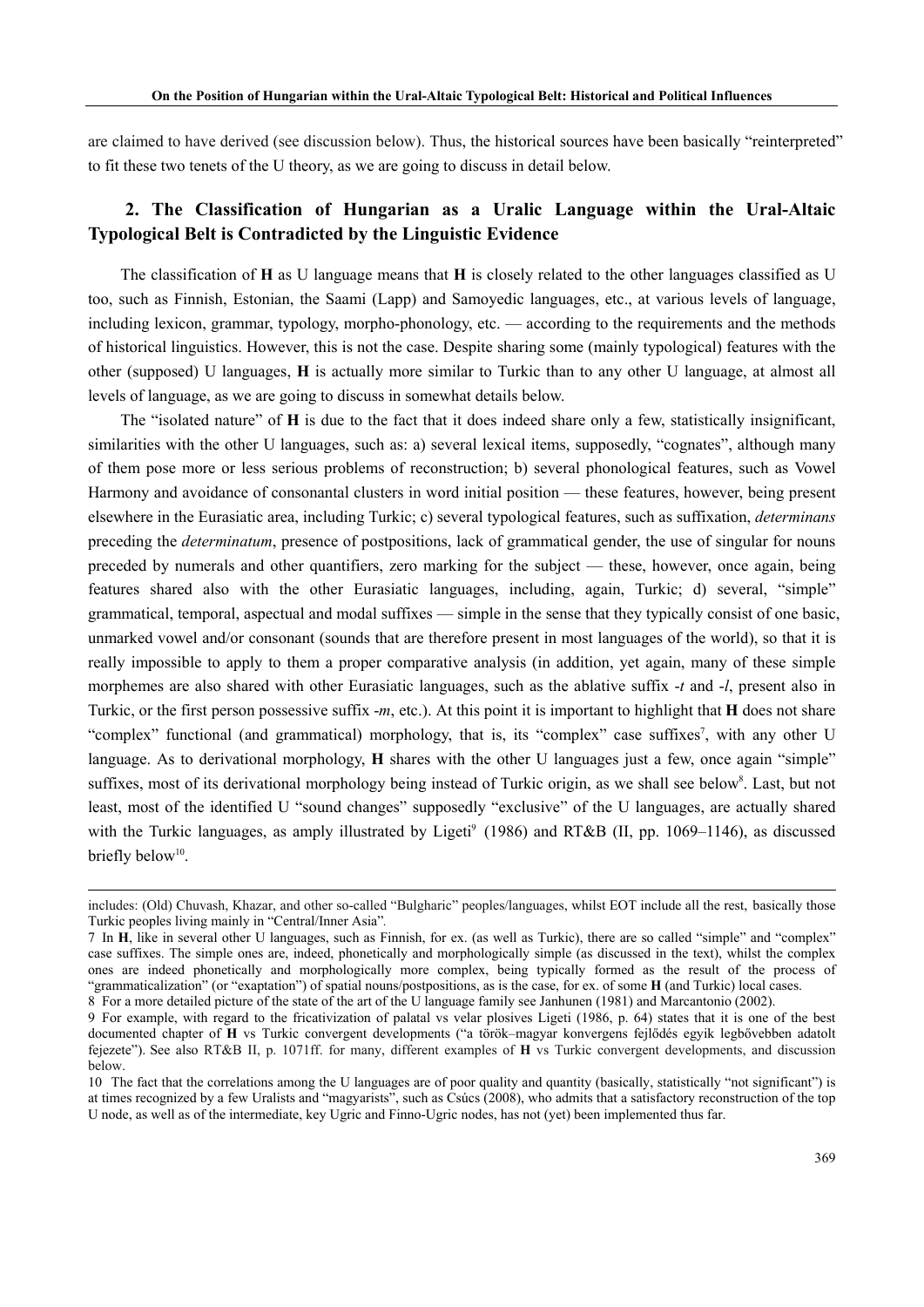In stark contrast with this picture, **H** displays numerous, deep similarities with Turkic, at almost all levels of language (as is known among specialists): a) phonetic/phonological features, such as Labial Vowel Harmony; b) about 500 lexical items, several of which belong to the semantic field of "basic lexicon", including kinship and body-part terms<sup>11</sup>; c) numerous typological features, such as: the nature of the stem, typically mono-syllabic and "invariant" through the process of conjugation and declination (apart from ordinary phenomena of *sandhi*); possessive/genitival constructions; sentence structure, etc.; d) a great deal of derivational morphology, the remarkable thing being that both the mechanism of word formation and the actual derivational/formative suffixes are practically the same, these suffixes being etymologically connected; e) several "simple" grammatical, temporal, modal, *Aktionsart* and other types of suffixes, such as the "factitive" suffix -*t*(*t*)- (several of these suffixes being present also elsewhere in the Eurasiatic area). It must be said at this point that **H** and Turkic do not share complex functional morphology, that is, their "complex" case suffixes (see Erdal, 2004; see also Lewis, 2000 and note (23)). The same applies to the complex temporal, modal, aspectual, etc. suffixes etc. However, as mentioned above, **H** does not share relevant functional or temporal/modal morphology with any other U language either, therefore this lack of correlations in major areas of language can prove nothing, either way. All in all, the Eurasiatic languages (encompassing the traditional U and "Altaic" languages) share numerous (mainly typological and structural) isoglosses, whereby the isoglosses shared by **H** and Turkic are much more intense, deeper and more interconnected than those shared by **H** and any other language in the area (see for a list of isoglosses Marácz, 2012a).

Here there is obviously no room to illustrate in somewhat details each of the above outlined areas of correlations between **H** and Turkic, as against the scantiness of them between **H** and the other U languages. I shall therefore limit myself to briefly illustrate just the following two, relevant areas of similarity: (1) "sound changes/developments" and (2) "derivational morphology". As will become self-evident, the correlations between **H** and Turkic are typically strong and "real", whilst those between **H** and U are typically weak and, most often, "reconstructed"; actually, on several occasions — one could argue —"fabricated".

(**1**): "sound changes/developments". Contrary to what is claimed in textbooks and also specialist literature, **H**  and the other U languages hardly share any of the so called "regular and systematic sound changes/developments" — or better, tendencies, whereby these shared tendencies would be certainly an item of "proof", a testimony of

<sup>11</sup> The great majority of the **H** basic lexicon, including kinship and body part terms, is of Turkic, not U origin (see Marcantonio 2015; see also Janhunen 1981 and Marcantonio 2002 for an assessment of the U comparative corpus). In fact, most of the (few) "correspondences" shared by **H** and U in the field of basic lexicon (as well as other semantic domains) are actually the result of (often unsafe) reconstructions. In contrast, the **H** vs Turkic correspondences are mainly sound and "real", as once again convincingly shown by the detailed analysis by RT&B themselves. Compare, for ex., nouns such as: *boka* "ankle" (RT&B, I, pp. 145–147), *csipa*  "secretion, mucus discharged from the eyes" (RT&B, I, pp. 246–249), *ondó* "sperm" (RT&B, II, pp. 642–645), *térd* "knee" (RT&B, II, pp. 898–901), *süv* "uncle, nephew, sister/brother-in-law" (RT&B, II, pp. 751–753), *kölyök* "young of animal, kid, puppy, lad" (RT&B, I, pp. 586–588), etc. Compare adjectives expressing basic adjectival concepts, such as: *apró*"small, tiny" (RT&B, I, pp. 68–70), *bátor* (/bātor/) "courageous, brave" (see *Bahatur*, a place name attested in 1138/1329; RT&B, I, pp. 106–107), *bölcs* "wise" (attested since 1211; RT&B, I, p. 170), *csúnya* "rough, ugly" (RT&B, I, pp. 274–276), *kicsiny* ~ *kicsi* ~ *kis* "small, little" (RT&B, I, pp. 541–543), s*zép* "beautiful" (attested in 1127–1131; RT&B, II, pp. 788–789), etc. Compare also some examples of basic verbs: *basz-ik*  "to have sexual intercourse" (already attested as proper name *Bozou (*/bos-ou/) in 1221; RT&B, I, pp. 104-105), *bosszant* "to annoy" (RT&B, I, pp. 160–161), *gyarapodik* ~ *gyarapszik* "to increase, put on weight, grow stronger" (RT&B, I, pp. 369–370), *gyárt* "to produce, build" (attested in 1322 as toponym; RT&B, I, pp. 375–376), *gyötör* "to torture, make suffer" (RT&B, I, pp. 404–406), *gyűlöl*  "to hate" (RT&B, I, pp. 414–417), *illik* "to suit, fit into something, be proper" (R&B, I, pp. 453–455), *köszön* "to greet, thank" (RT&B, I,pp. 603-604), *szán* "to have pity for, regret" (RT&B, II, pp. 766–771), etc. In addition, as is well known within the field, there is in **H** a pervasive presence of words of Turkic origin in any other semantic domain, including "environment", "working tools", "agriculture", "military, social structure", "religion", etc. According to RT&B, this number of about 500 lexical items of Turkic origin is more or less equal to the number of items of U origin as the authors themselves "reconstruct" them.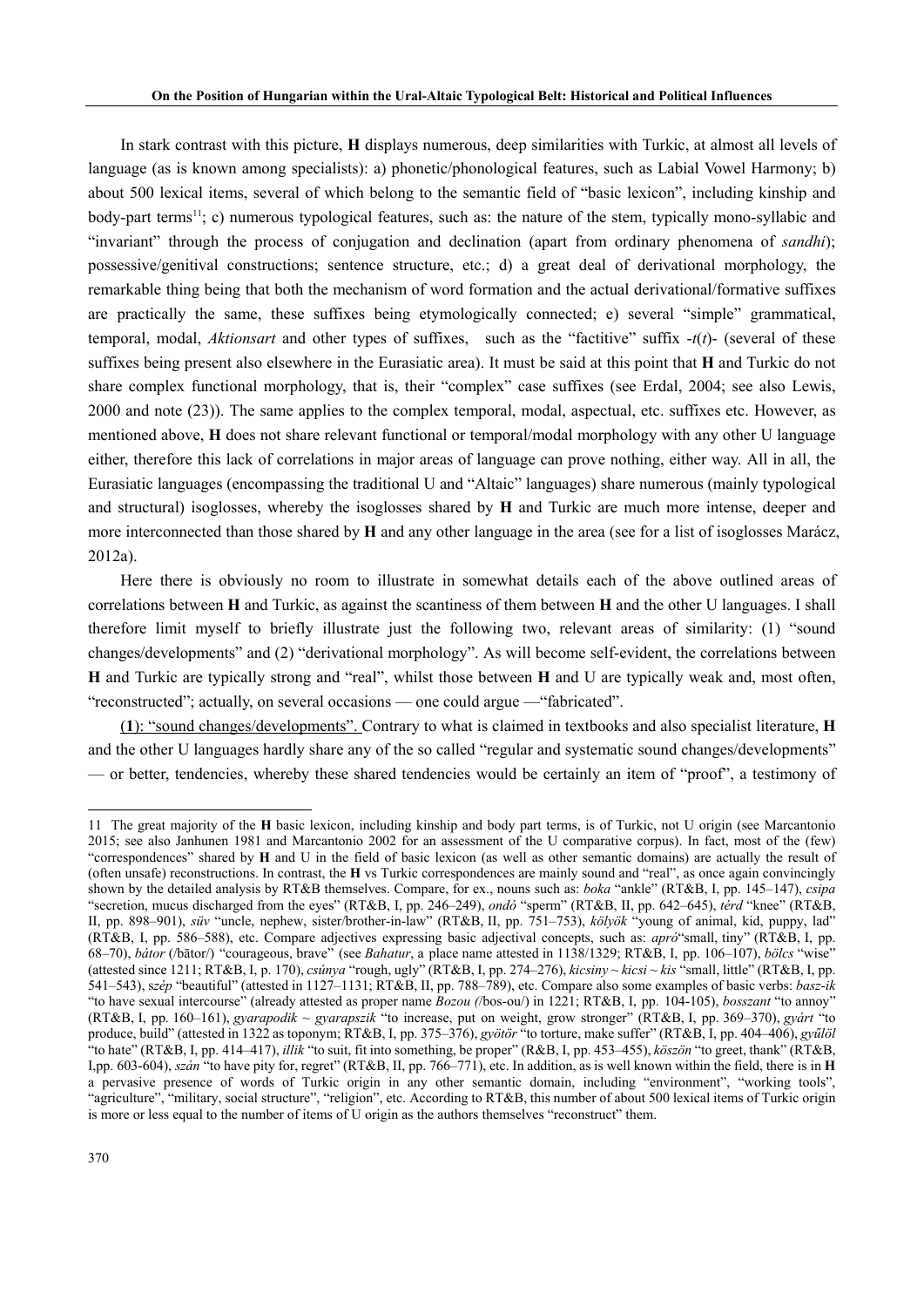genetic affiliation among the languages in question — according to the (traditional) paradigm of historical comparative linguistics12. Not only, those few phonetic/phonological tendencies, identified as being shared by **H** and (some) U languages are actually also shared, and in a higher number, with Turkic, as clearly and exhaustively illustrated by Ligeti (1986) and RT&B<sup>13</sup>. For example, Ligeti, in his volume, on several occasions refers explicitly to the existence of (sound and words) "correspondences" (*megfelelés-ek*) as well as of "convergent developments" between **H** and Turkic. More precisely, Ligeti illustrates the correspondences and the shared, convergent sound developments/tendencies occurring both in the **H** words of Turkic origin considered to be, obviously, "loan-words" — and the equivalent Turkic words that are at the source of the borrowing. Similarly, RT&B illustrate, in a remarkably clear, detailed and systematic way, "all" the (more or less regular) sound changes and tendencies again shared by the **H** words of Turkic origin and their correspondent Turkic word (for which see in particular the chapter titled: "West Old Turkic and Hungarian" (II, pp. 1070–1125), although, unlike Ligeti, RT&B avoid to use the definition "correspondence" or "convergent development"14. Let us then illustrate this issue with a few examples of (supposedly) U sound changes/correspondences. Within U studies the following sound change is "assumed" to have taken place from the (assumed) U or FU phase into **H**: U/FU  $*k$ -  $*$   $*$   $\sim$   $*$   $\gamma$ -  $*$  **H** *h*-, in words of U/FU origin, if \**k*- is in initial position in the word, and is followed (mainly) by a back vowel. Such a change would have not taken place in other U languages, such as Finnish (hence **F**), for ex., where the proto-sound \**k*would have been preserved, as shown below<sup>15</sup>:

**a) F** *kuolla* (~ *kuole*-) vs **H** *hal <* U *\*kola-* "to die" (UEW, p. 173);

**b) F** *kolme* vs **H** *három* < U \**kolme* ~ \**kulme* "3" (UEW, p. 174)

**c) F** *kala* vs **H** *hal* < U *\*kala* "fish" (UEW, p. 119)

The stage of development represented by the spirant  $-\chi$  (o perhaps  $\gamma$ -) is actually attested in Old Hungarian (hence **OH**) — a rare event in the general lack of significantly old documents and attestations in the whole of the U area. Precisely, it is attested in the oldest **H** text: *Halotti beszéd* ("funeral oration", dated about 1192–1195 AD), through the transcription **ch**-:

**d) OH** *chol-t-a-t* "to-die-Perf.-his-Acc.", "his being dead, his death" vs Modern **H** (hence **MH**) *holt-á-t* (see example (a) above for the origin of the term "to die"). **OH** *chomuv* vs **MH** *hamu* "ash(es)", whereby the word is considered to be of "uncertain" U origin (see UEW, pp. 194–195; it is not listed in RT&B either). **OH** *charm-ul* vs **MH** *három-szor* "three times" (see example (b) above for the origin of the term "3")

Thus, this type of attestation, that reflects the "expected" path of development of the U proto-sound in question, would appear at first to reinforce the validity of the analysis, according to the tenets and predictions of the U theory. However, this is not quite so, because of the following reasons. First, not only the U origin of *chomuv ~ hamu* is uncertain, as mentioned, but also the "reconstruction", and, therefore, the assumed U origin of the terms for "to die" and "3" present serious difficulties (see Marcantonio, 2002, pp. 103, 106, for the analysis of

<sup>12</sup> As a matter of fact, one cannot find within U studies a list of well defined "laws", of the type found within Indo-European studies, as illustrated by Collinge (1985), but only a very few "tendencies", that are, however, reconstructed, and not "attested", in addition to representing trivial, common paths of development of common, unmarked sounds. Having said that, it is worth observing that these famous Indo-European laws are not themselves void of (often serious) problems (see for example Marcantonio & Brady, 2012). 13 Both Ligeti and RT&B list all the (at the time) known words, and, in the case of RT&B, also derivational suffixes, of Turkic

origin present in **H**.

<sup>14</sup> One may speculate that the reason why the definitions "correspondence" or "convergent development" are not adopted by RT&B, is not to attract the attention of the reader to these two fundamental concepts of historical linguistics, since, as mentioned, correspondences and regular and systematic sound changes may occur also (actually, according to a more traditional version of the paradigm, mainly) among "cognates", that is, among daughter languages. In other words, this fact might be interpreted as an indication that **H** and Turkic could be considered (at least partially) as genetically related.

<sup>15</sup> The data presented in this paragraph are drawn from Marcantonio (2015).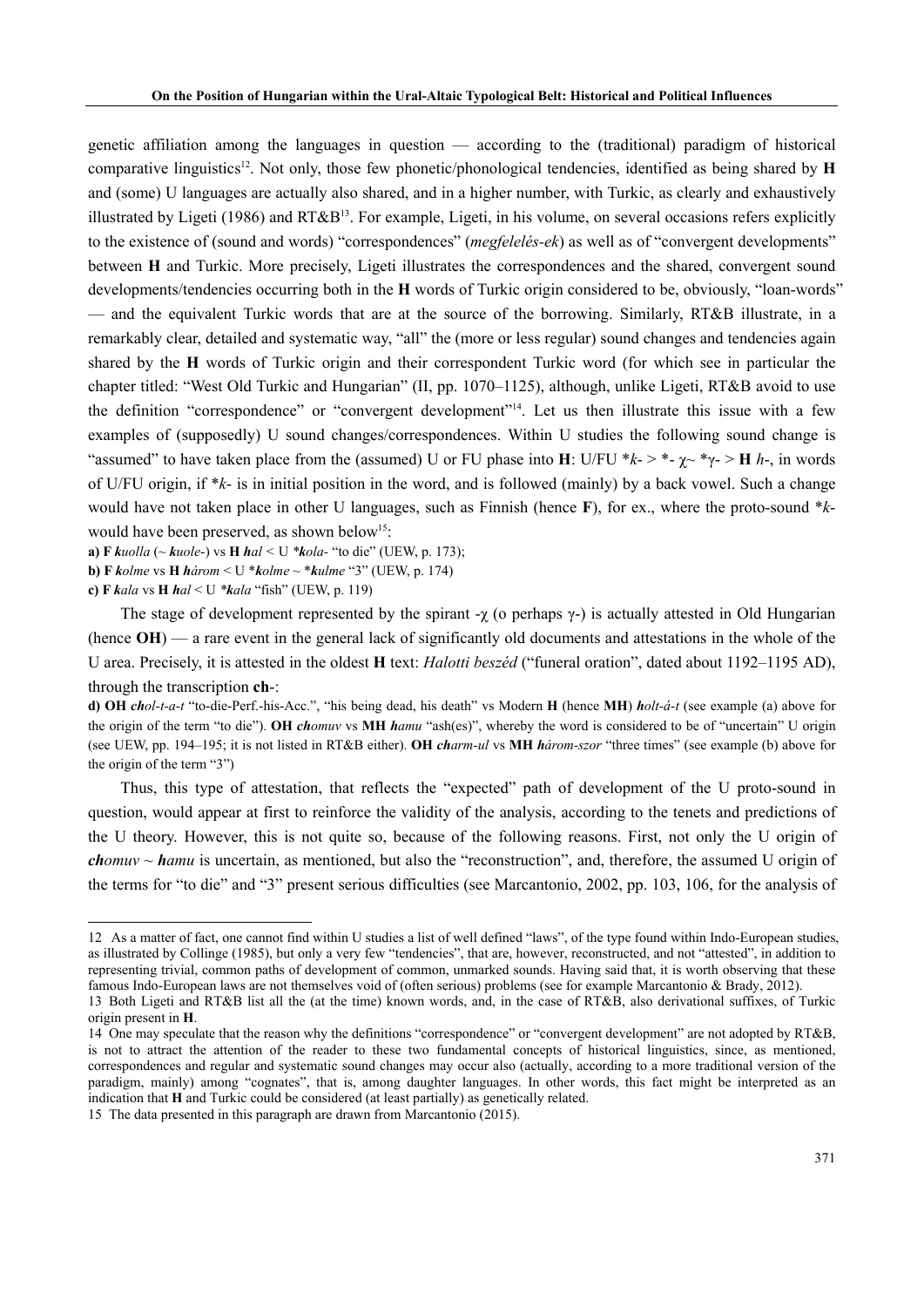U *\*kola* e U\**kolme;* see also Janhunen 1981 for a critical assessment of the validity of these and other reconstructions within the U comparative corpus), whilst the term for "fish" is a so-called *Wanderwort*, occurring in numerous Eurasiatic languages (at least according to the traditional reconstruction). In other words, these terms cannot be safely classified as belonging to the U/FU proto-language (supposing that this proto-language had ever existed), and this, of course, undermines the validity of the argument. Second, as mentioned, the sound change in question:  $*_{k-} > *_{-} \sim *_{\gamma-} > h$ - occurs also, and with much greater frequency and attestations, in **H** words (including **OH**) of Turkic origin. Actually, as is self evident, whilst proto-U \* $k$ - is indeed "reconstructed", a "proto-phoneme", and not an "attested" phoneme, in the case of **H** and Turkic correlations we are dealing with correspondences and sound changes that are "real" and fully attested, as shown in the following examples (for a full list of instances of this sound change and related correspondences see again RT&B I, pp. 425–436):

**e)** *homok* "sand" (first attestation in 1055 as *humc*-*a, humuc*, etc*.*); from Old Turkic (hence **OT**) *qum*and **EOT** *kum* "sand" (RT&B, I, p. 430).

f) harang "bell" (first attested in 1211 as toponym Harrang-ud, and then in 1265 as Horong), from OT gongragu and EOT konragu "a kind of bell" (RT&B, I, pp. 426–427).

**g)** *herjó* "hawk" (attested in 1366, perhaps as a toponym: *Heryou*,etc.), from **EOT** *kïrguy* "sparrow hawk", etc. (RT&B, I, pp. 428–429).

The following are just a couple of examples of "correspondences" between **H** and Turkic (correspondences that at times encompass also other languages, such as Mongolian), with particular regard to the correspondence of

the initial sound: **H**  $g\mathcal{V}(d')$  vs **OT**  $\mathbf{v}$  vs Chuvash  $\dot{s}$  and Mongolian  $\ddot{\mathbf{f}}$  (for a full list of this type of correspondences see also Ligeti, 1986, pp. 19–22, 196, 203, 313)):

**h) H** *gyomor* (/**d'**omor/; Accusative *gyomr-o-t*, Plural *gyomr-o-k*) "stomach, bowel" vs **EOT** *yumur* "idem" vs Chuvash *śămxa*   $(RT&B, I, pp. 398-399)^{16}$ .

i) H gyúr (/d'ūr/) "knead, pug" vs OT yogur-, EOT yogur- "idem" vs Chuvash sar and Mongolian  $\tilde{f}$ igura (RT&B, I, pp. 411–412).

(**2**):"derivational morphology". As anticipated, **H** and Turkic share a great deal of derivational morphology, that is the suffixes used to "derive" nouns from verbs or adjectives, or other nouns, adjectives from verbs, nouns or other adjectives, verbs from nouns etc., as illustrated, once again, by the exhaustive work by RT&B (II, pp. 1125–1136). As RT&B themselves put it (II, p. 1135):

Almost all derivational suffixes which might have existed in West<sup>17</sup> Old Turkic [WOT] are reflected in Hungarian

In addition — this being particularly revealing of the *status quaestionis* — these morphological correlations are not confined to the mere similarity and/or identity of the actual suffixes, whose etymological connection is self-evident (whatever its origin may be: "borrowing", inheritance, "shared drift", etc.), but it extends to the very mechanism of (internal) word formation, as illustrated in the following Table (from Marcantonio, 2015, p. 103)<sup>18</sup>:

<sup>16</sup> Notice the morpho-phonemic alternation **H** *gyomor* vs *gyomr-o-t* & *gyomr-o-k*, as the result of thesyncope of the medial -*o*- (in certain words), phenomenon occurring both in **H** and Turkic (again in certain words), as shown, for ex., in **T** *yumur* "stomach" vs*yumru* "round(ed)"; another shared feature.

<sup>17</sup> As already mentioned in note (6), RT&B divide the Old Turkic languages into two major groups: East and West. Independently of whether or not this classification is correct, I maintain it here, for the sake of simplicity and faithfulness when reporting the data drawn from these Authors' work. It is nevertheless important for the reader to acknowledge that, according to RT&B, in line with the **H** scholarly tradition, the great majority of the Turkic loan words into **H** derive from WOT, and not from EOT, even if the data reported, *de facto,* belie this thesis, as discussed later on in the text. Notice also that WOT, unlike EOT, consists of reconstructions (as is clear from the adoption of /\*/), and not of attested forms, fact that, again, contradicts the purported (but unrealistic) picture of a Turkic population divided into two main, clear cut branches. For details on this topic see Marcantonio (2014) and (2015). 18 For a detailed study of suffixes and word formation in (Old) Turkic see Erdal (1991).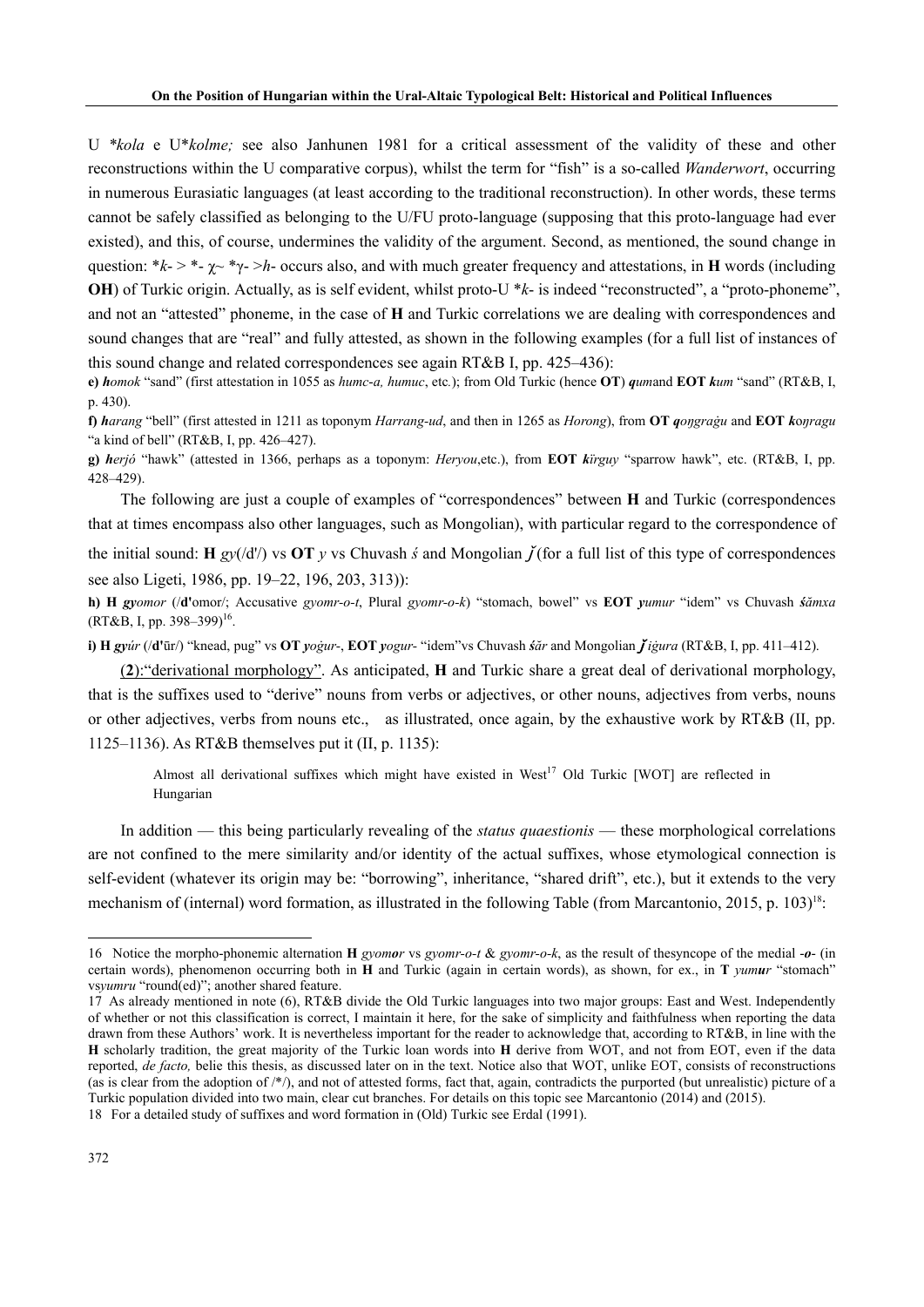| Meaning          | Turkic                                        | Hungarian                                    |
|------------------|-----------------------------------------------|----------------------------------------------|
| witch            | bas- <mark>irkan</mark><br>$(bas$ "to press") | bosz- <b>orkán</b> y                         |
| beard            | sakal<br>$(<$ *sak- "to hang down")           | $(\frac{\sinh(\pi)}{\sinh(\pi)}$<br>szak-áll |
| cattle/livestock | bar-um<br>$(bar- "to exist")$                 | bar-om                                       |

**Table 1 A Sample of Derivational Suffixes Shared by Hungarian and Turkic**

As is self evident<sup>19</sup> even from these few examples reported in Table **I**, the **H** words of Turkic origin and their correspondent Turkic word (their source), share not only the lexical stem and the actual derivational suffix (marked in red), but also their internal structure, through the very same mechanism of word formation (/agglutination). Such a "global" similarity — so to say — is nowhere to be found between **H** and the U language, as is clear from the study by Lehtisalo (1936), who lists and analyses all the (assumed) U "primary" derivational suffixes (supposedly) shared among the various U languages. In other words, there is hardly any transparency with regard to the internal structure of the **H** "word + suffix" and the corresponding "word + suffix" from other U languages. Furthermore, the great majority of these suffixes are of "simple" nature, of the type -(*Vowel*)*n*, -(*Vowel*)*r*, -(*Vowel*)*t*, -(*Vowel*)*j*, etc., therefore, as discussed, they are not really adequate to undergo a proper comparative analysis (in fact, endings of this type may occur in totally unrelated languages). Whatever the case, only a small percentage of these (assumed) U suffixes is shared with **H,** this analysis being in turn confirmed by Honti, who, in his studies of the U derivational suffixes (1998, 2012, 2012a &b), manage to find only a small, statistically irrelevant, amount of **H** suffixes shared with other U languages, including the languages supposedly closer to **H** itself within the traditional family tree (that is, Vogul (/Mansi) and Ostyak (/Khanty), supposedly forming with **H** the "Ugric" branch; see for details Marcantonio 2015). Last, but certainly not least, several of these few **H** suffixes of presumed U origin are, actually, of Turkic origin, fact that Lehtisalo could not have known at the time, having his analysis been carried out before the publication of the comprehensive volumes by Ligeti and RT&B.

Let us then see an example of this: a suffix<sup>20</sup> present in both  $OH$  and  $MH$ , previously (erroneously) classified as U, but, in fact, of clear Turkic origin: the suffix *-*(*Vowel*)γ (velar fricative, in turn from -(*Vowel*)*k* ~ -(*Vowel*)*g*):

<sup>19</sup> It is not possible here to provide the details of the mechanism of word formation of these, or any other **H** word of Turkic origin, but one can consult the source of the data, once again RT&B (who, in turn, base their analysis also on the work by Erdal 1991). Here I only give some essential information for the reader to grasp the basic principle of word formation with regard to the examples reported in the Table. **H** *barom* (attested from 1247; see RT&B I, pp. 99–102) derives from a Turkic verbal stem *bar-*"to exist" + suffix -(*Vowel*)*m*, cmp. **OT** *bar-ïm* "property, livestock". **H** s*zakáll* (attested from 1086; see RT&B II, pp. 758–759) derives from a proto-Turkic noun \**sak-ga* "something hanging down", cmp. **EOT** *sakal*. **H** *boszorkány* (see RT&B I, pp. 158–160), derives from a Turkic verbal stem *bas-*"to press" + suffix -(*Vowel*)*rkA*- and -(*Vowel*)*n*; cmp. **EOT** *basïrkan* "the one who is oppressing (during sleep), nightmare, etc.".

<sup>20</sup> Here one cannot enter into the complex details of the various functions and behaviour of this deverbal suffix occurring very frequently in Turkic (see at this regard several examples in RT&B II, pp. 1125-1134; see also Erdal 2004, pp. 79, 97, 228-229, 241, 434, etc.), neither into the details of the value of the connecting vowel in the suffixes in question  $(-(Vowel)k - (Vowel)g - (Vowel)y)$ , or in other suffixes, the quality of the vowel being regulated by the principle of the Turkic Vowel Harmony (I shall limit myself to use the term "Vowel" all the time, for easiness of exposition, although this is not in line with the Turkic scholarly tradition). As to the functions of these suffixes, here it suffices to mention that this /these suffixes have a general meaning of "agentivity". For ex., in the Dukham language (spoken by Turkic peoples inhabiting a region of Mongolia and representing what can be defined as an "archaic" phase of Turkic), "this suffix derive adjectives from intransitive verbal stems signaling the quality expressed by the verbal stem" (Ragagnin, 2011, p. 96). In the **H** examples reported in the main text, as mentioned, the suffix has an adjectival/participial (active) meaning in connection with the intransitive verb *menni* (example (k)), and an adjectival/nominal (passive) meaning in connection with the transitive verb *szánt* "to plough, dig", in the sense of something that is "plough-able" (example (j)).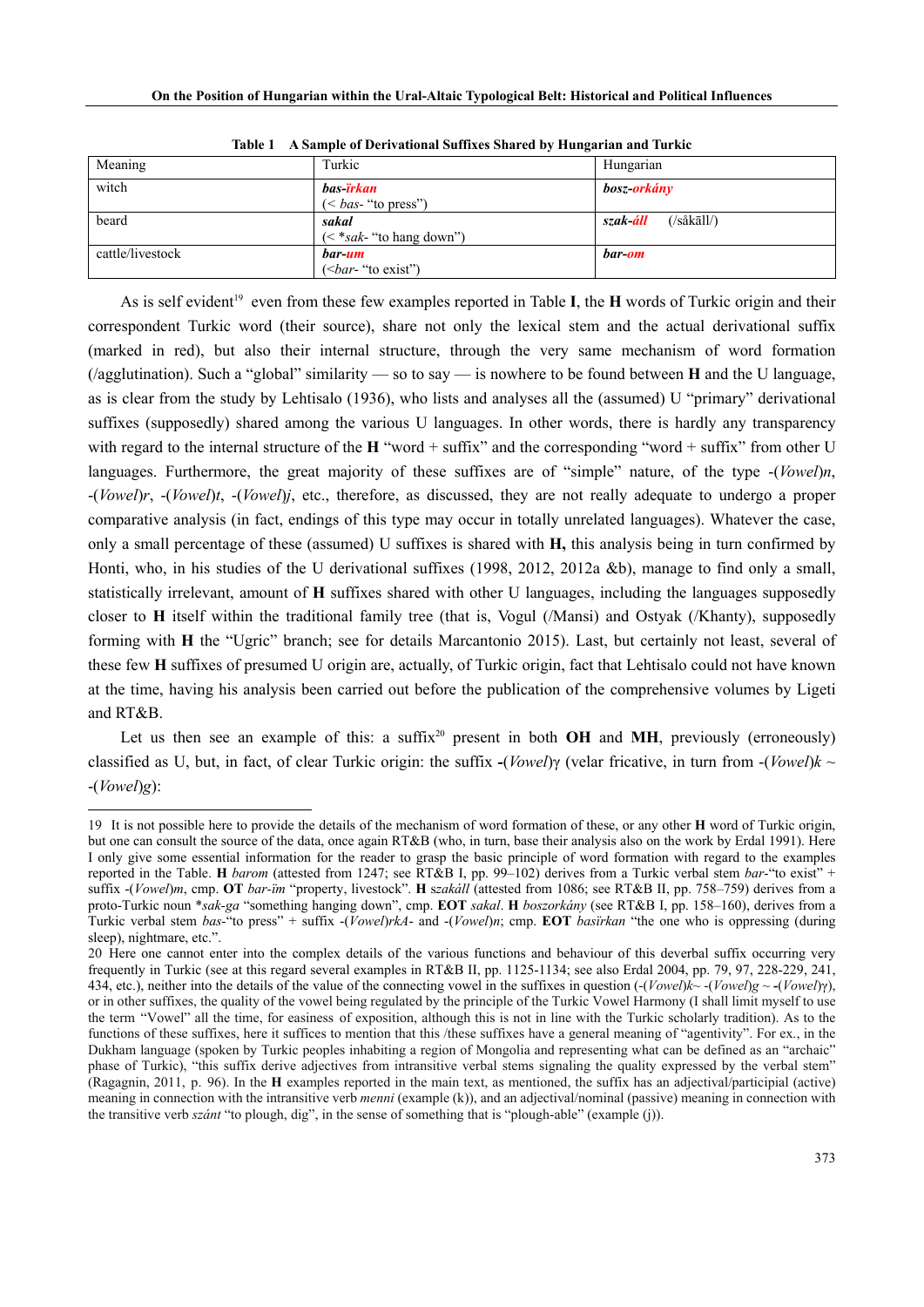**j) OH** Σαμτὰ-**γ** [*sz*ȧ*mt*ȧ*γ*] > **MH** *szánt-ó* "field, terrain"; see the verb *szánt* (< *számt*) "to plough, dig", whereby *-ó* is the outcome of the suffix in question in **MH**, having and adjectival/nominal function. More precisely, *szánt-ó* is a **H** toponym occurring (together with others) in the text: *Veszprém völgyi apácák adomány levele* ("the donation charter of the nunnery of the *Veszprém* valley"), written in Greek before 1002 AD (see Kiss & Pusztai, 2005, p. 302; Lehtisalo, 1936, p. 349). Notice that the verb *szánt* does not appear to be a word either of U/FU origin (not being listed in UEW), or of Turkic origin (not being listed either in RT&B or in Ligeti 1986).

**k)** OH mene-*h* [mëne- $\gamma$ ] > MH men- $\delta$  "going", whereby men- is the stem<sup>21</sup> of the verb men-ni "to go" and - $\delta$  (/ö:/) is, again, the outcome of the suffix in question in **MH**, having here a participial (active) function*.* This form occurs in the text: *A tihanyi apátság alapítólevele* ("the foundation charter of the nunnery of Tihany", issued in 1055). One may observe here that, although the verb is widely claimed as being of U origin (see UEW, p. 272), corresponding, for ex. to Finnish *men-nä*, "to go", there is neverthelessat least another, non-U language where a similar verb (in sound shape and meaning) occurs: Yukagir *män*- (Yukagir is a "paleo-Siberian" language; are we dealing here with a chance resemblance or a *Wanderwort*?)

Thus, this suffix, attested as  $-\gamma \sim -\nu$  (/ul)  $\sim -\mu$  in **OH** (see below example (1)), and as long vowel in **MH** (as a consequence of the disappearance of the velar and subsequent lengthening of the preceding vowel), has its source in the **OT** suffixes:  $-(Vowel)k$  or  $-(Vowel)g \sim -(Vowel)q$ . These suffixes may occur in connection with **H** words of supposed U origin, or in **H** words of no-better identified origin (see the above example (j)), as well as in Turkic in general, including the Turkic words that are considered to be the source of the borrowing into **H**, as shown below in examples (l) and (m) below, where we present two **H** words (supposedly) borrowed form Turkic:

**l) EOT & WOT** \* $\check{h}$ sn-a- $\gamma$  ~ $\check{f}$ ssn-a- $\gamma$  "pig"; cmp. the **OT** stem<sup>22</sup>*yas*- "to disband (troops), to un-string (a bow), etc." (see RT&B I, pp. 296–298; Kiss & Pusztai, 2005, p. 302). This "stem + suffix *-*(*a*)*γ*" corresponds to **OH** *gisnav* /dźįszna**ṷ**/ "pig" (occurring again in the text: *A tihanyi apátság alapítólevele*; see above example (k)), a form that develops into **MH** *disznó,* through the loss of **–***γ* and consequent lengthening of the preceding vowel.

**m) EOT** *ingäk* "cow", from an **OT** stem \**in*- + suffix -*g(Vowel)k* (> Middle Turkic *inäk*; see RT&B II, p. 978; Kiss & Pusztai, 2005, p. 302), corresponds to **OH** (*Tar)-yneu* (/tar-ineü/), a toponym attested in 1193, and to **MH** *ünő* "heifer, roe doe".

According to conventional interpretation (see for ex. Kiss & Pusztai, 2005, p. 302), the occurrence of these "U suffixes" would have increased thanks to the influx of similar /identical suffixes into **H** in connection with the adoption of Turkic loan words. In fact, the Turkic words ending in  $-k \sim -g \sim -q$ , when borrowed into **H**, present two basic outcomes: either the vocalization of the velar sounds (as shown in the above examples), or its preservation, as shown in **T** *čärig* vs **H** *sereg* "army" (RT&B II, pp. 716–719). Whatever the case, the relevant fact is that **H** and Turkic, as is evident, share the same basic derivational suffixes, the same process of word formation (through the agglutination of the suffixes in question), and, most often, also the same path(s) of development, the same path(s) of sound-change: a truly "global", "integrated" system of correlations<sup>23</sup>.

<sup>21</sup> The **H** verb *menni* is one of those very few **H** verbs that have a "variable" stem, as shown in its conjugation: *megyek* "I go", *mész* "you go", *megy* "he/she goes", *megyünk* "we go", *mentek* "you (plural) go", *mennek* "they go".

<sup>22</sup> According to RT&B (I, p. 297) the source of **H** *gisnav* ~ *disznó* is from a reconstructed WOT stem \*ǰ*asV*(*owel)*- (+ suffix) "to be or become huge, wide" (a correspondent word for "pig" being present only in Chuvash).

<sup>23</sup> Despite this global system of correlations, **H** and Turkic do not share "complex" functional (or complex grammatical) morphology, as already mentioned in the main text (see the list of Old Turkic suffixes in Erdal 2004, pp. 168–182). This would be a major reason why **H** and Turkic cannot be classified as belonging to the same language family. In fact, it is widely claimed that sharing these morphological features, particularly case suffixes, is vital for establishing a genetic connections. However, the relevant fact is that **H** does not share complex functional and grammatical morphemes with Finnish or the other U languages either, so that this argument does not prove anything either way. Actually, in my opinion, the role of both functional and derivational morphology for the purpose of assessing genetic (or other type of) correlations within the Eurasian agglutinative languages needs revisiting — in particular abandoning the strait-jacket of the Indo-European morphological model. In fact, one could argue that the role of derivational morphology in this type of languages (afflutinative) is more important than that of functional morphology. This is because the derivational suffixes represent an intrinsic, necessary part of the process of word formation (as we have seen), whilst functional notions such as "subject", "direct/indirect object", "recipient", "possession", "location", "movement towards/from", etc. may not necessarily be encoded by pure and simple suffixes (not to count that the subject is always unmarked in the whole area), but by other parts of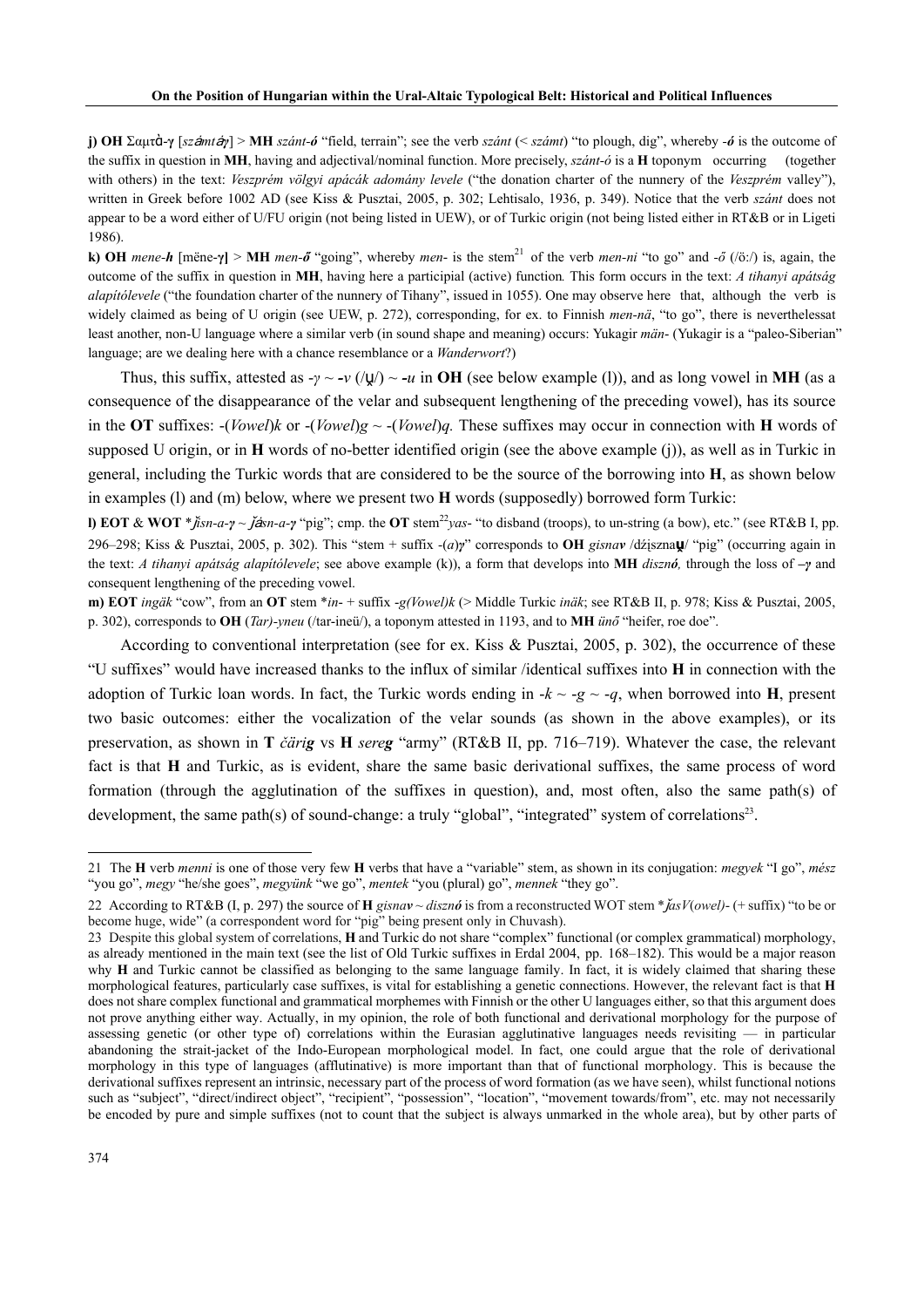At this point the question naturally arises: if this is the actual situation both with regard to the linguistic data and the historical sources, why is it that **H** is still nowadays classified as U/FU, within what could be called the "Ural-Altaic typological belt" (using Janhunen's (2007) words; see below), rather than as a "Turkic" language, for example? This is even more so because this is not a newly unveiled linguistic and historiographical situation, but it is a situation that has been known all along, at least since the time of the so-called "Ugric-Turkic (/Turkish) battle" in the late  $1800s^{24}$ . I shall attempt to provide an answer to this question in the final paragraph, by arguing that the establishment of the traditional classification has been influenced by historical and socio-political considerations, whilst in the next two paragraphs (3 and 4) I shall discuss in somewhat more details the issues raised above, that is: how both the historical sources (par. 3) and the linguistic data (par. 4**)** have been "re-interpreted", and, at times, even "manipulated", for them to match the tenets of the linguistic model, the U theory, as established in the 1800s.

## **3. The Historical Sources Have Been "Re-Interpreted" According to the Tenets of the Uralic Theory**

As anticipated, within the framework of the traditional paradigm of historical linguistics, the fact that the **H**  "language" has been classified as U, and that the proto-U speech community has been "assumed" as living on the western side of the Ural Mountains, implies that the **H** "peoples" too originate, ultimately, from that area, that is, an area within Europe. However, the historical sources tell us, unequivocally, that the *magyar* peoples came from "Central Asia". Therefore, as it has been widely claimed, the historical sources must have been "mistaken" or "mythical", being in contradiction with the "predictions" (so to say) made by the U theory. The historical sources had to be "re-interpreted", accordingly.

Let us then see some examples of "re-interpretation" of some passages from the most important text that mentions the early *Magyars*: the text *De Administrando Imperio,* written in Greek by the Byzantine emperor Constantine Porphirogenitus', c. 950 AD. The first, relevant passage is from the famous Chapter 38, titled: "Of the genealogy of the nation of the Turks, and whence they are descended" (p. 171 of the edition by Moravcsik  $\&$ Jenkins<sup>25</sup>, 1949/1967). The emperor states:

*The nation of the Turks* had of their old dwelling next to Chazaria, in the place called Lebedia […]. The Turks were seven clans […]. They lived together with the Chazars for *three years*, and fought in alliance with the

language, such as "postpositions", or by particular constructions, such as the "genitival construction", used to encode "possession" in both **H** and Turkic (but not in Finnish, for example).

<sup>24</sup> The "Ugric-Turkic (/Turkish) battle" (*ugor-török háború*) is an academic debate that took place in Hungary, toward the end of the 1800s, between two camps, led by Á. Vámbéry (see for ex. Vámbéry 1869) and J. Budenz (see for ex. Budenz 1871–1873) respectively, where the classification of **H** within the "Ural-Altaic belt" was (supposedly) scientifically debated. Although it is usually reported in textbooks and specialist literature that Budenz, who supported the FU origin of **H**, won the academic battle by presenting sound data and arguments, through the adoption of the comparative method (there would be numerous good correspondences between **H** and the "Ugric" (read: FU) languages, but not between **H** and Turkic), this is not at all the case. In fact, Budenz, like all the other scholars of his time, believed in what he defined "the wide Altaic family", to which the Ugric, the Finnic, the Turkic, the Mongolian and Tungusic languages all belonged. Thus, the debate revolved around the issue of the "sub-classification" of **H**: does it have to be located under the "Ugric node", or under the "Turkic node"? Budenz argued in favour of the Ugric node, but not really convincingly, recognizing himself, correctly, that the data were not that clear cut, after all. In any case, one can surely claim that the debate, on both sides, was not scientific at all, because the methods of historical comparative linguistics were in their infancy at the time, and were also inappropriately applied. For details and references regarding this interesting debate see Marcantonio (2002, pp. 47–49), Marcantonio et al. (2001) and Marácz (2012b).

<sup>25</sup> The edition by Moravcsik & Jenkins (1949/1967) also contains an English translation of the Greek text by Jenkins.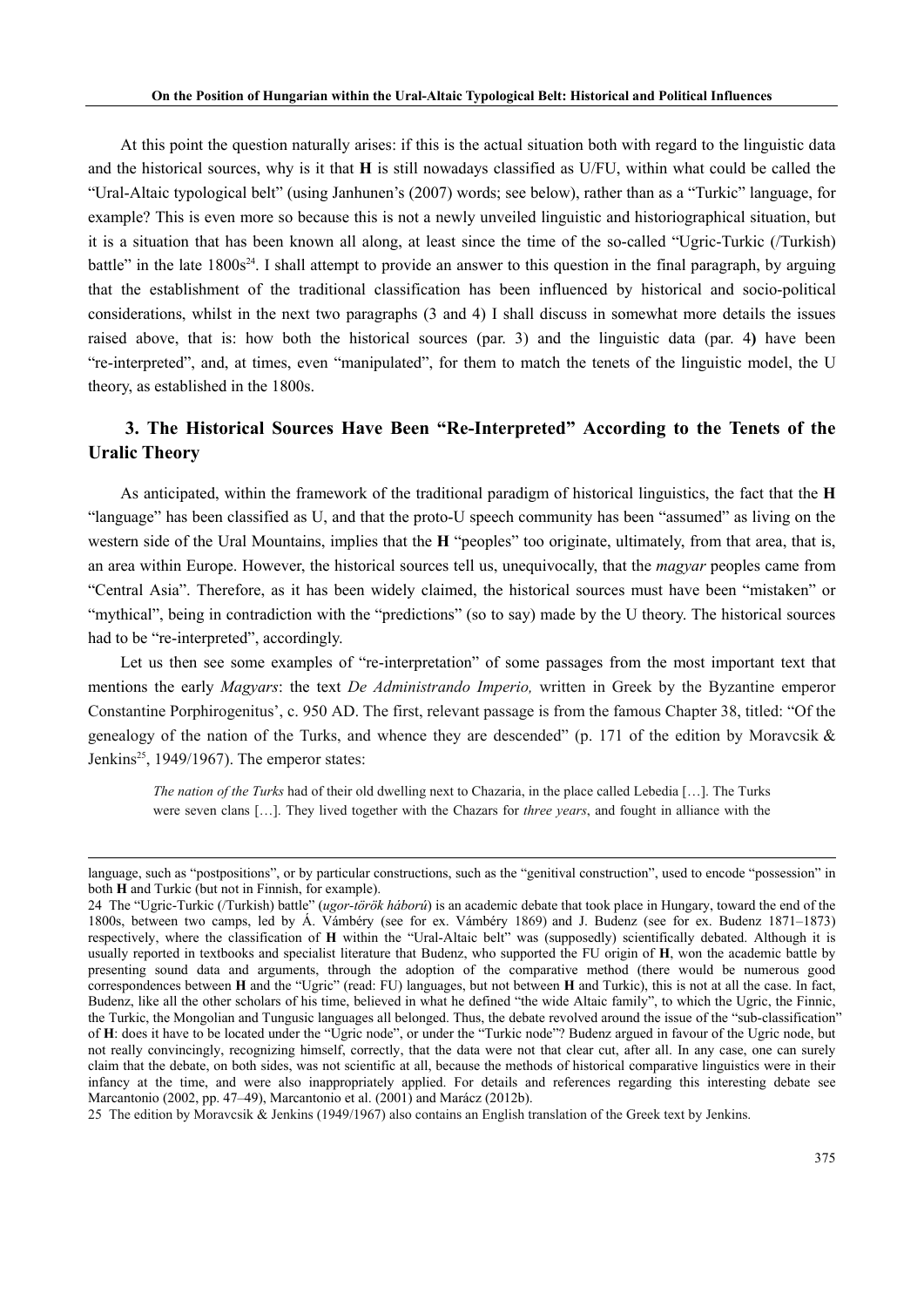Chazars in all their wars<sup>26</sup> [italics is added]

This simple, unambiguous passage is usually interpreted as follows, as highlighted by the italics (see for ex. Róna-Tas, 1988):

The [*Turkic*] *Magyars* had of their old dwelling next to Chazaria […] They lived together with the Chazars for *three hundred* years [...]

As observed by Marcantonio (2014, p. 9), the phrase: "[Turkic] Magyars", "[Toûrkoi] magyarôi" in Greek, is often reported within **H** and U studies as occurring "as such" in the text (see for example RT&B I, pp. 27, 32). However, as is clear, this is not true, this phrase being instead an interpretation on behalf of the **H** historiography, through the "interpolation" of the term "*Magyar*"27. Thus, according to the conventional paradigm, the Emperor here would be referring specifically to the *Magyars*, that is, to what are considered nowadays as the "Uralic Hungarians" (and not to the "nation of the Turks"), but referred to them wrongly: the *Magyars* were not *Toûrkoi*  themselves, but were *confused* with them, because the two populations lived in symbiosis with one another, and it was difficult, if not impossible, to tell them apart.

This interpretation is, of course, quite plausible, in principle. However, the following is worth bearing in mind. It is true that in Byzantine historiography there was the habit of globally defining as "Turkic" any no better identified or known peoples of the tribal confederations (those kind of peoples that in Old Greek times would be dubbed with the global name "*barbarôi*", or those kind of peoples living along the border of, and constantly menacing China, dubbed by the Chinese Annals as *Hsiung-nu*). Furthermore, in view of the multi-lingual and multi-ethnic nature of these tribal confederations, no safe, precise identification of the various co-existing ethnies could have been made then (and can be made now) in any case. Thus, it is indeed quite plausible, in principle (as widely claimed) that the emperor was mistaken in identifying the (supposedly U) *Magyars* with Turkic peoples. On the other hand, the emperor main informants on the matter were the very grand children of Árpád<sup>28</sup>, the Turkic chief that led and accomplished the *honfoglalás* (see note (26)), so that it is not far fetched to assume that the emperor, after all, did know the identity of these nomadic, *magyar* peoples. Whatever the case, the relevant fact here is that even if the emperor was mistaken in his judgement (as well all the other sources), this in itself does not and cannot be considered as a "testimony" of the U origin of the *Magyars* — a point that the critics of Constantine's historical narrative appear not to appreciate.

As to the issue of the "three" years  $-\tau$   $\varphi \in \mathbb{C}$ , in the original — the one exception in the text to the general absence of specific dates, it is most often interpreted as "three hundreds", as mentioned (Moravcsik & Jenkins 1949/1967, pp. 170–171). This is another relevant point, because the Khazars are considered (at least by some scholars, such as Róna-Tas, 2007), to be a Bulghar Turkic type of population, and the Bulghar Turkic peoples are those very peoples from whom the Hungarians, supposedly, got the great majority of their Turkic loan-words (see

<sup>26</sup> The text then also mentions twice the name *Árpád*, the leader who was chosen at some point as chief of the Turks. This figure is considered to be the leader of the **H** confederation of the 9thC., that would have accomplished the **H** home conquest (see below). 27 Actually, to be precise, the term *magyarôi* itself never occurs in the text either; what we find instead is its variant *megyer*, *Μεγέρη*

in the Greek script, usually read as *Megyeri*, that is, "of *megyer*". This is a Greek genitive form, since the emperor is listing the various Turkic clans and their chiefs, thus: the "clan *of megyer*", etc.

<sup>28</sup> Constantine (quoted) reports that the children of Árpád are all dead, but his grand children Fali, Tasi and their cousin, Taksony, are still alive. The emperor also observes that Teveli (another grand child) died too, but his child Termacsú (who visited the court in recent times) got the title of "friend" [φίλος] of the empire court (Moravcsik & Jenkins, 1949/1967, pp. 178–179). Moravcsik (1984/1988, p. 49, footnote (44)) claims that the visit on behalf of the descendent of Árpád who got the distinguished title of "friend" of the empire can be dated to about 948 AD.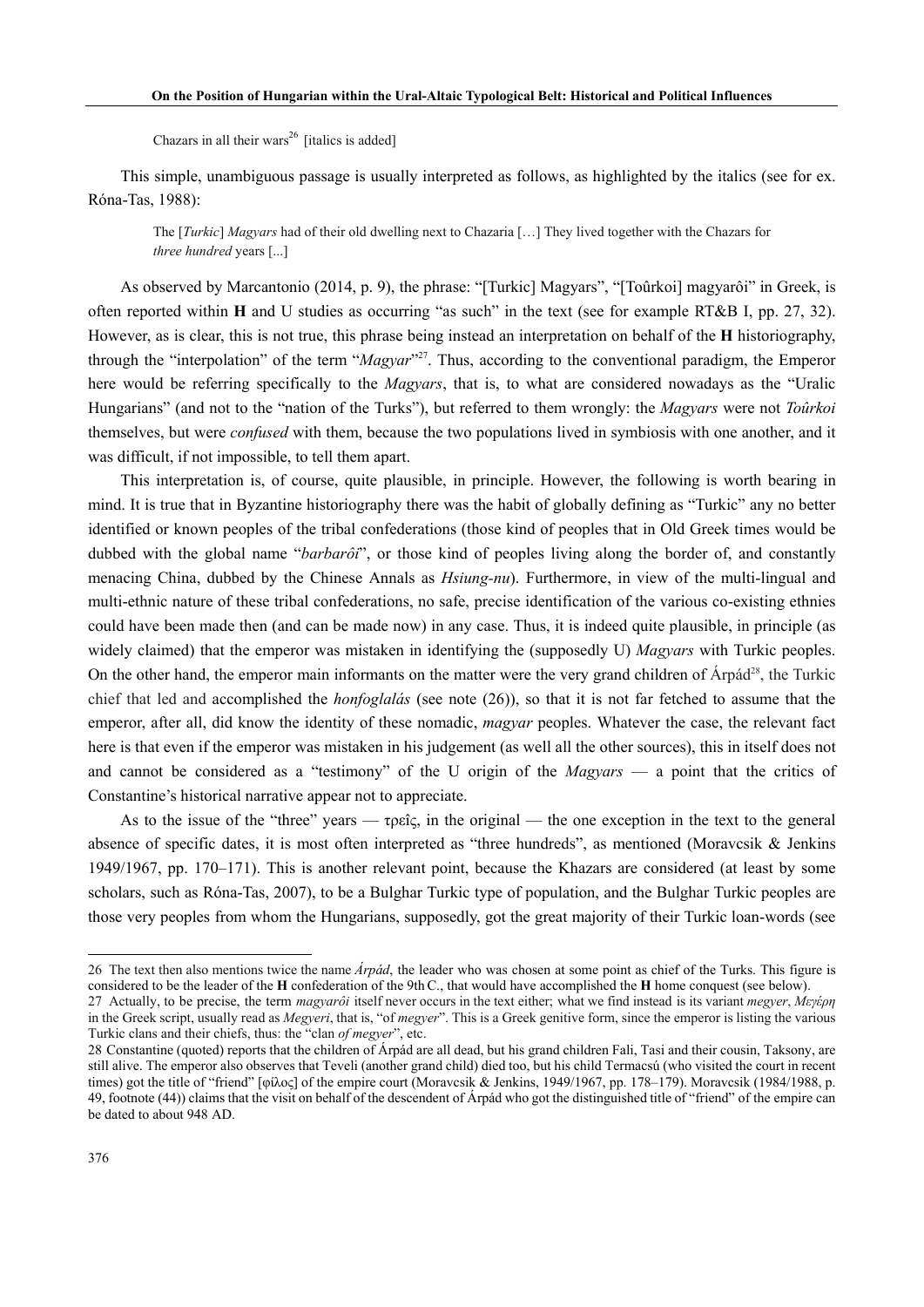discussion below, as well as note (6) and (17)). Given that the Turkic influence on **H** is deep and pervasive, extending to almost all levels of language, it was observed that 'three years' is not a long enough period of time to justify this "state of the art" (if it is assumed that **H** is purely and simply a U/FU language). Given that the text by Constantine has been recognized as containing inaccurate information in other areas of the narration, this particular item of information has generally been regarded as "obviously wrong" (Grégoire, 1937, p. 636; 1952, p. 280; Deér, 1952, p. 108). A correction therefore would have been required: instead of the word τρεîς, one should read only the initial letter  $\tau'$ , which is the standard way of writing "three hundred" in Byzantine Greek (but see Shepard, 1998, p. 25 for a different interpretation). In other words, there has been a "re-interpretation" by historians and linguists in order for the original text to be consistent with the U linguistic model. As a result, basically all the relevant (textbooks and specialist) literature inform the reader of the "three/several centuries long co-habitation" between the Turkic peoples and the U *Magyars* as if it were a "documented fact", rather than what it actually is: an interpretation, or, one could argue, a "manipulation" of the text by Constantine.

### **4. The Linguistic Evidence Has Been "Re-interpreted" According to the Tenets of the Uralic Theory**

As mentioned above, the classification of **H** as a U language should mean that the correlations shared by **H**  and the other U languages — however much scanty they may be — are, nevertheless, of genetic origin. In contrast, the pervasive Turkic (/Asiatic) component present in **H** should be globally classified as "borrowed", as a result of the prolonged, intense contacts between the two populations. This is, in principle, a plausible scenario: it is indeed conceivable that the poor quality and quality of the correlations existing between the U languages are due to the great antiquity of the family, antiquity that would have caused the dwindling or disappearance of most of the expected correlations, whilst the Turkic component is much stronger due to the fact that it was borrowed relatively recently, in our era (this representing the official paradigm). This being the case, the question naturally arises: what is in the right then, the linguistic, U paradigm or the historical sources? In other words, is there a way to verify what actually happened in the relevant pre-historical and early historical phases of the development of **H**? Scholars of U studies and **H** historiography claim that the linguistic classification is right, since it has been established through the adoption of the "scientific" methods of historical comparative linguistics. As a consequence, the linguistic classification can and must "trump" the historical evidence, or any other item of evidence counter to the conventional paradigm. However, the reality is that the method of comparative linguistics — as well as the principles and tenets of historical linguistics underpinning them — was at its infancy, at its first, uncertain and slippery steps, between the end of the 1700s and the beginning of the 1800s and several of these traditional founding principles and tenets have by now been proven wrong. Neither has there been any attempt, any willingness on behalf of the academic establishment to question and, possibly, renovate at least some of the most out-of-date tenets, despite different, more realistic analyses and models being put forward by several scholars in the field through the years (see for ex. the already quoted work by Häkkinen). Even if these shortcomings did not exist, there are at least two major questions that still await an answer on behalf of the conventional model, actually, two questions that, as far as I know, have not been raised at all, at least explicitly: a) is there "independent" evidence for the thesis of the great antiquity of the U family? b) is there "independent" evidence for the thesis of the borrowing interpretation of all the linguistic elements of Turkic origin present in **H**? Well, the answer to both questions is, clearly: "no". In fact, the thesis of the great antiquity of U cannot be verified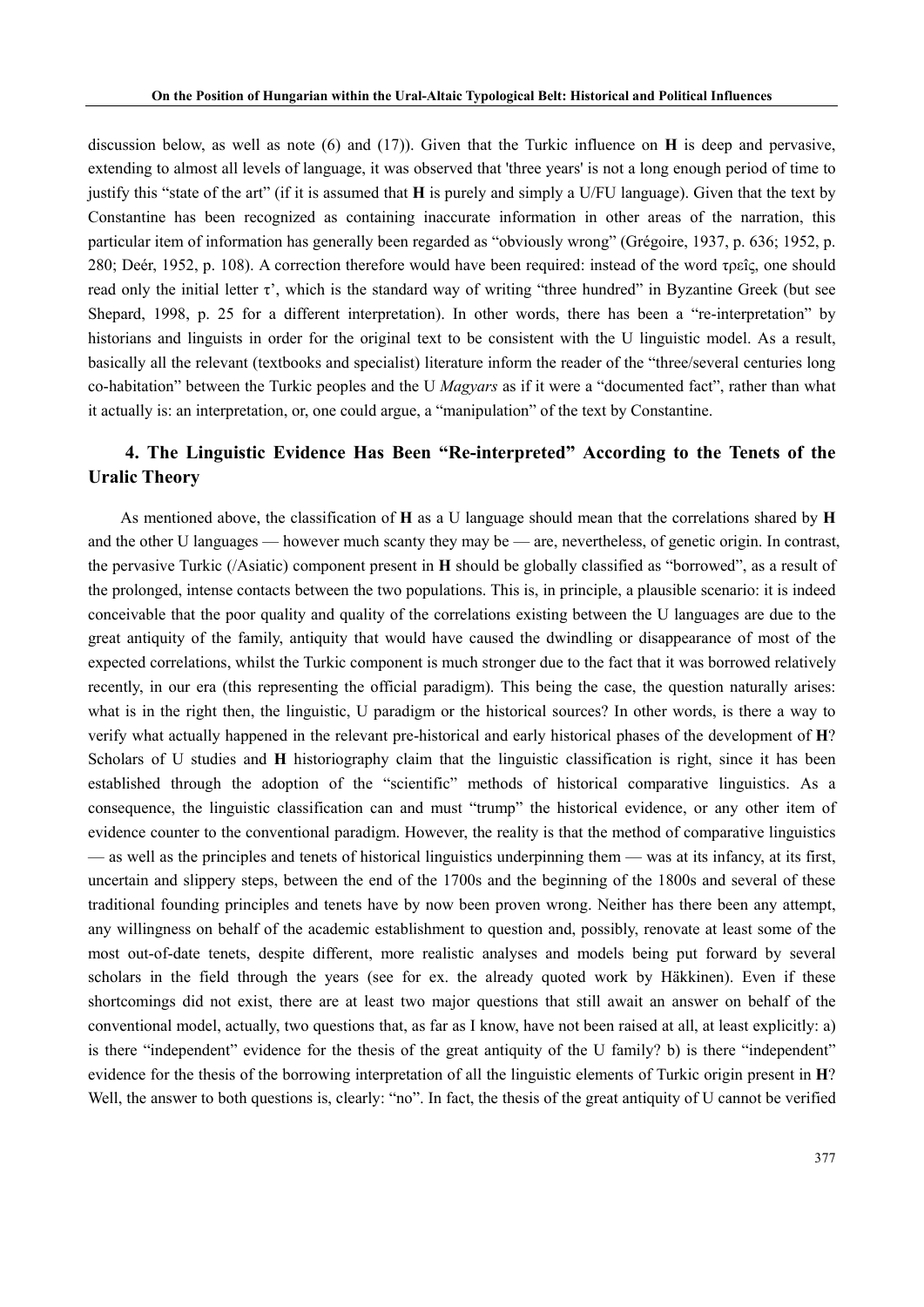at all, because nowhere in the U area there are old enough documents<sup>29</sup> that would allow us to make even a rough estimate at this regard (the argument of the great antiquity being thus a circular one). As to the borrowing interpretation of all the **H** words and suffixes of Turkic origin, such an interpretation is not verifiable either, on the basis of linguistic clues only, for the following, well known reason (within linguistics): borrowed elements typically integrate into their target language, becoming "indistinguishable" from the inherited ones, often at the very time of borrowing. The Turkic "borrowing" into **H**, as mentioned, supposedly goes back to a period between the 4th–5th and the 9th–10th Century AD, so that there has been plenty of time for this integration/assimilation to take place — not to count that this type of integration tends to be more efficient and complete if the donor and receiving languages are typologically/structurally very similar, as is indeed the case here. Interestingly enough, scholars of U studies and **H** historiography claim that the borrowing interpretation does actually have "independent", extra-linguistic support, and this would be, as mentioned, the very item of information provided by the historical sources according to which: *the "Uralic" Mayars "came into contact" with Turkic peoples for about 300 years*. However, this is not the case: nowhere in the historical sources one can find this distinctive item of information, as discussed above (not to count the fact that in this way credibility is now granted to those very historical sources that have otherwise been dubbed as "wrong" and "mythical", or the fact that there is nowhere in the Eurasiatic zone any attestation of a "U population" and/or "U culture"). Neither could this item of information have been documented in any case — be it false or true — because of the rather vague, confused way in which the variegated world of the steppe peoples is referred to in contemporary historiography — as already pointed out.

This being the case, the interpretation according to which these early *Magyars* might have actually been themselves a nomadic, (originally Central Asian) "ethnie", one of the many (more or less mixed) ethnic groups that roamed the Eurasian steppes at the time, can also be reasonably put forward. Not only, there are several "facts" that appear to point toward this direction.

First, the *magyar* language (and peoples) was not assimilated — despite the fact that they were a small bunch of migrants, and were not equipped with any cutting edge advantage over their neighbours — neither during their peregrination in the steppes, nor after their settling in the Carpathian Basin, inhabited by all sort of peoples who spoke (Indo-)European languages (Slavic, Germanic, Romance, etc.), as well as Asiatic languages (Hunnic, Avar, Bulgharo-Turkic, etc.; see Berend at al., 2013), but not, as far as we know, U languages. This is a rather odd scenario in that area of the world, at those times, since all the other nomads that eventually settled in the Carpathian Basin, more or less at the same period and with the same modalities as the *Magyars*, have actually been assimilated, their language disappearing from the face of History (although leaving scanty linguistic remains, here and there). This is indeed the case of the Huns, the Avars, the Bulghar Turkic peoples, as just mentioned, etc. (see Dreisziger 2009 and 2012 for a review of the situation). In other words, it is possible, in principle, that the *magyar* language survived because, as an originally "Central Asian language", and not as an originally "U language", it was sustained and revitalized by mixing with the other (originally) Central Asian speech communities that had previously arrived and settled in this very same territory. This would mean that the language(s) of the Huns, the Avars, the Bulghar Turkic and other nomadic groups already living in the Carpathian Basin before the arrival (in one or more waves) of the *Magyars* did not really died out completely. On the contrary, these languages would flow into and/or combine with the *magyar* speech community/communities (all these steppe languages certainly sharing at least the same basic typological and structural features), in this way

<sup>29</sup> The oldest document in the whole of the U area is the already mentioned, oldest **H** text "funeral oration".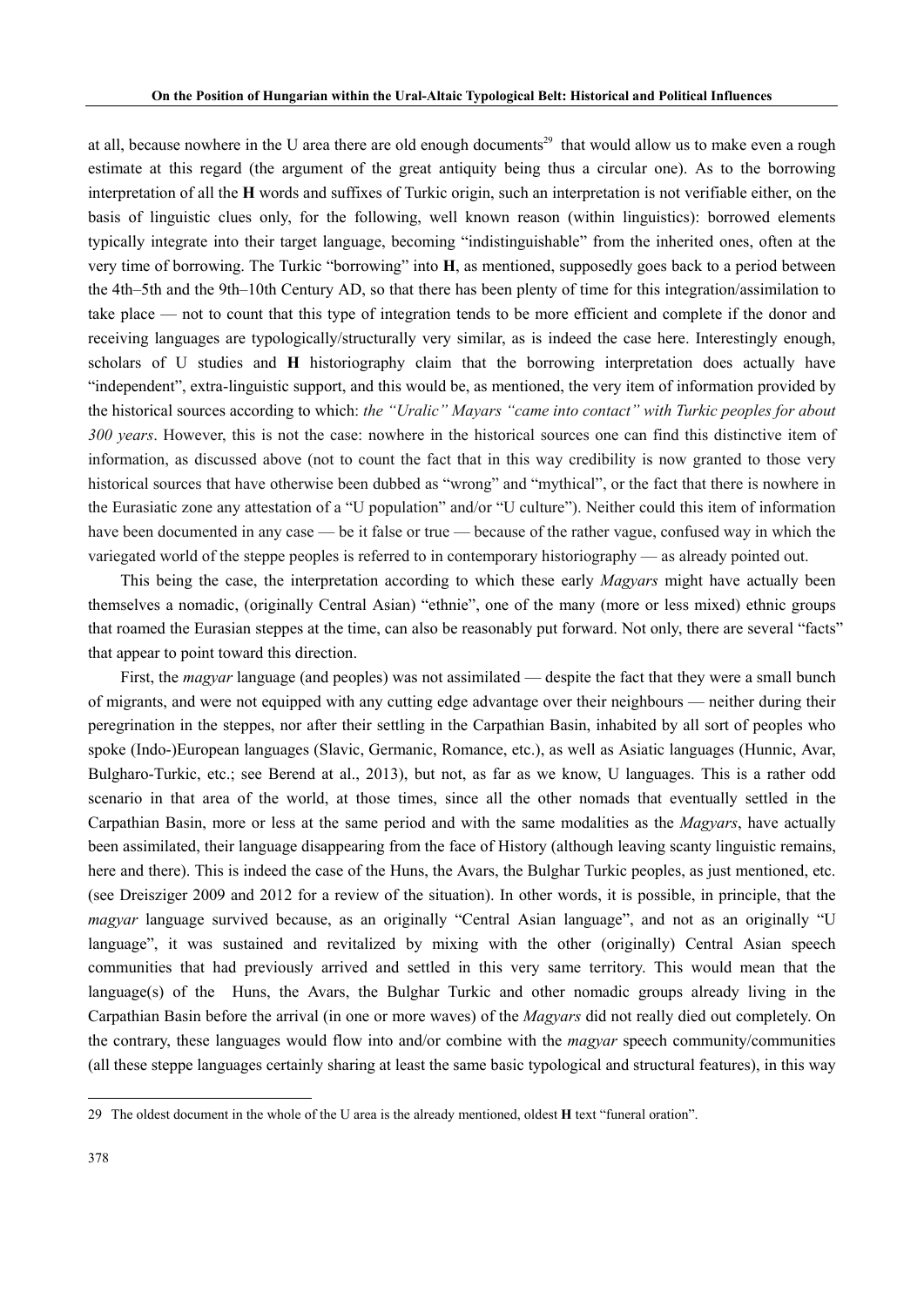contributing in maintaining, replenishing and developing what has then became the **H** language (and peoples) as we know them today, through a long, complex process of "ethnogenesis", process to which, of course, also the local Carpathian (European) peoples and languages heavily contributed — not to count the influence of Latin, both as a prestige language and the main language of Christianization and administration (see again Berend et al., 2013). That this is a plausible scenario appears to be confirmed by the fact that **H** contains many "basic lexicon" words classified as of "unknown" origin, that is, neither Turkic nor U, nor Indo-European, or other, such as the term for "belly", "younger sister", "family", etc.

Second, the thesis that the borrowing from Turkic into **H** took place (almost) exclusively from WOT languages (see again notes (6) and (17)), so much important for the conventional model and so much emphasized also in RT&B — presumably, because it is quite compatible with the assumption of the "European" origin of the U language family, and, therefore, of **H**, whilst the thesis of borrowing from EOT(Central Asian) languages is not — is belied by the very data the Authors themselves accurately report. In fact, for each single **H** word as well as derivational suffix of Turkic origin listed in their dictionary, RT&B provide not only a WOT "reconstruction"30, a WOT etymology, this reconstruction being, supposedly, the source of the borrowing, but also and always, scrupulously, the corresponding EOT parallel(s) if available — "real" words and suffixes in this case, and not reconstructions. This remarkable collection of data shows that, in the great majority of cases, there is hardly any difference between the "reconstructed" WOT word or suffix, and the "attested" EOT word/suffix<sup>31</sup>. How can it then be argued that WOT was, basically, the "only source" of the **H** linguistic elements<sup>32</sup> of Turkic origin, despite RT&B best efforts to convince the reader otherwise? In addition, it has to be observed that RT&B model is not plausible on theoretical grounds either, being, naively, too rigid and unrealistic, judging from what we know nowadays about the way languages work: they certainly do not diffuse, develop, change, disappear, mix with other languages, etc. in such an orderly, mechanical, basically regular and systematic way, as purported by the Authors' model. This being the case, and given the multi-ethnic/multi-lingual nature of the tribal confederations within which the early *Magyars* lived, it is *a priori* highly unlikely that they borrowed "only", as well as "regularly and systematically" from WOT languages, or, more precisely, from their "reconstructed forms" — assuming, for the sake of the argument, that WOT existed as a clearly separate entity from EOT, and that we are dealing merely with the process of borrowing.

<sup>30</sup> Recall that RT&B provide a reconstruction also because the WOT languages are scarcely attested, apart from Chuvash.

<sup>31</sup> Here are a couple of examples of similar/identical East vs West Turkic words. **H** *köldök* "navel, *umbilicus*, etc.", according to RT&B (I, pp. 584–586) would derive from WOT (reconstructed) \**kindik*, but compare also EOT *kindik* "navel", Chu. *kěntěk*. **H**  *gyomor* "stomach, bowels", according to RT&B (I, pp. 398–399) would derive from WOT (reconstructed) \*ǰ*umur*, but compare also EOT *yumur*. See also the examples reported in the main text for instances of EOT vs WOT similar/identical words and suffixes.

<sup>32</sup> It is certainly true, as widely claimed, that several **H** words of Turkic origin present some phonetic/phonological features considered to be "exclusive" of the West Turkic (Bulgharic/Chuvash) languages only, the so-called "rhotacism" and "lambdacism" isogloss, that is, the occurrence in **H** and (essentially) Chuvash (as well as, at times, Mongolian) of *r* and *l* as against the occurrence of *z* and *š* in all the other Turkic ("Common Turkic") languages, respectively. However, once again, the distribution of the sounds in question is not always clear cut, as one would expect — not to count that there is plenty of relevant words or suffixes that, obviously, do not contain these very sounds, or any other "Chuvash criteria". It is therefore not always possible to assess the presumed WOT nature of the loan words in question. This fact is at times recognized also in the specialistic literature; see for example Zimonyi (2012, p. 84; see also Zimonyi, 2010 and Ligeti, 1986, pp. 36–48). Even RT&B (who, as we have seen, *always* reconstruct a WOT /Bulgharic form for their listed Turkic loan words) report 268 Turkic loan words in **H** that display no relevant criteria as against 199 loan words that display Chuvash criteria (see Marcantonio 2014 for details and references on this issue).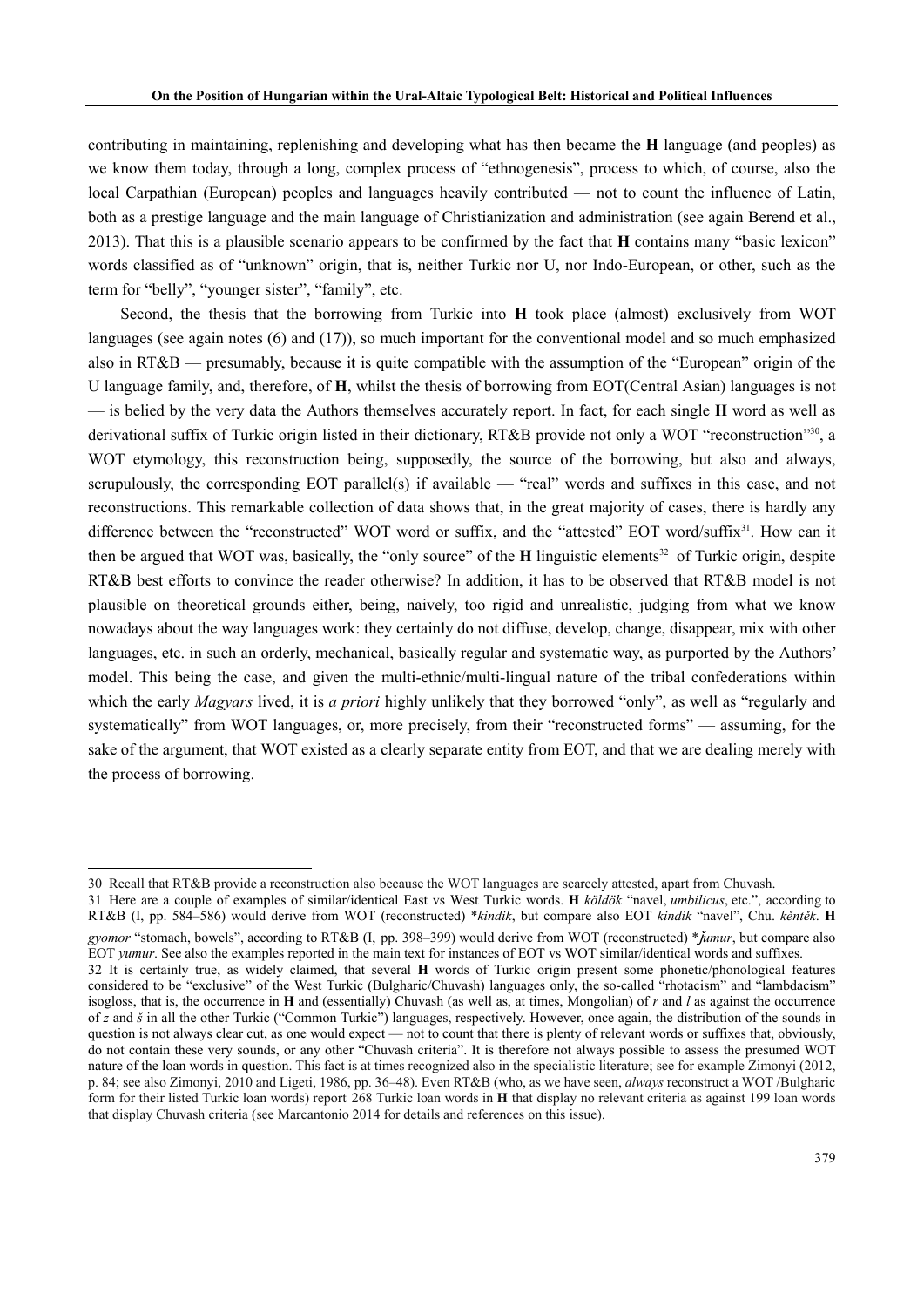## **5. Conclusion: Historical and Political Influences on the "Making" of the Uralic Classification of Hungarian**

After having presented the *status questionis* regarding the nature of the **H** language and the historical sources that refer to the early *Magyars*, as faithfully and objectively as I possibly can, I leave it to the reader to make up his/her mind regarding the issue of the origin of the **H** "peoples". However, on the basis of the linguistic data I believe it can be reasonably argued that the **H** "language", even if it had been in origin a U language (for which I personally have doubts), it has certainly by now become what could be defined as an "aberrant" U33 language. In other words, if one accepts the U classification as valid, **H** should, nevertheless, not be classified as a "pure" U language (supposing, for the sake of the argument, that "pure languages", transmitted only through genetic lineage, do exist in the world altogether), but as "a type of mixed" language<sup>34</sup>, U and (mainly<sup>35</sup>) Turkic. This classification is certainly more adherent to the linguistic and historical situation — whatever the origin of the Turkic component might have been: borrowed, inherited, shared drift, or, most likely, a combination of all these and other factors, as typically happens in the processes of ethnogenesis of languages and peoples/nations.

 This being the case, one can now answer the question of why **H** was and still is nowadays classified as U within the Ural-Altaic belt, an answer that can be provided if we contextualize the "making" of the U theory and the classification of **H** within their historical and socio-political circumstances. As Marácz (2014, p. 1) puts it (see also Marácz (2012b) for details):

 It turns out that this language classification was established largely on the basis of non-linguistic factors and circumstances. As a matter of fact, it was put on the research agenda in the aftermath of the Hungarian Freedom Fight of 1848–1849, when the Hapsburg ruling-house installed a neo-absolutist regime, "germanizing" the Hungarian academic institutions. The proponents of the Nordic, but European, "Finnish" connection of **H** enjoyed the political support of the Hapsburg ruling-house, since this propagated a Euro-centric world view, in contrast to those scholars who searched the linguistic relatives of Hungarian outside Europe, in a south-easterly direction.

The thesis that there are political motivations involved in the issue of the linguistic classification of **H** is confirmed by the fact that neither the "Ugric-Turkic battle" (for which see note (24)), nor any previous or subsequent study ever really "proved" the U nature of **H** by providing statistically significant data — contrary to what widely stated in textbooks (Marcantonio, 2002; Marcantonio et al., 2001). Not only, as mentioned, the Ugric-Turkic battle was simply concerned with the sub-classification of **H** within the paradigm and family tree diagram that was widely accepted at the time: the belief in the existence of the "wide Altaic" family, to use Budenz' words (for "Budenz" see again note (24)). As a matter of fact, Budenz' views were not that distant from the views of those modern scholars who (in my opinion, correctly), recognize the existence of the "Ural-Altaic

<sup>33</sup> I wish to thank J. Janhunen (personal communication; 2003), for suggesting me the definition "aberrant U language" with reference to **H**.

<sup>34</sup> According to some classifications, a "mixed language" combines the grammatical elements of one language and the lexical items of another. Basically, it is a language that does not descend from a single ancestor in the (supposedly) normal way, but which has instead been assembled by combining large chunks of material from two (or more) existing languages. There are certainly ambiguities and problems of definition with the term "mixed", also because every language is "mixed" to a certain extant, and every linguistic element (lexical, grammatical etc.) can in principle be borrowed, given the right circumstances. Thus, it is rather an issue of "degree" of mixture that is at stake. Whatever the case, this debate is not of relevance here, and by "mixed" I loosely refer to a language that combines material from two (or more) existing languages.

<sup>35</sup> It has to be said "mainly" because many other influences have contributed to the "ethnogenesis" of the **H** language and peoples as we know them today, including the influence of other Asiatic languages, such as Mongolian, and that of the Indo-European languages, as already mentioned.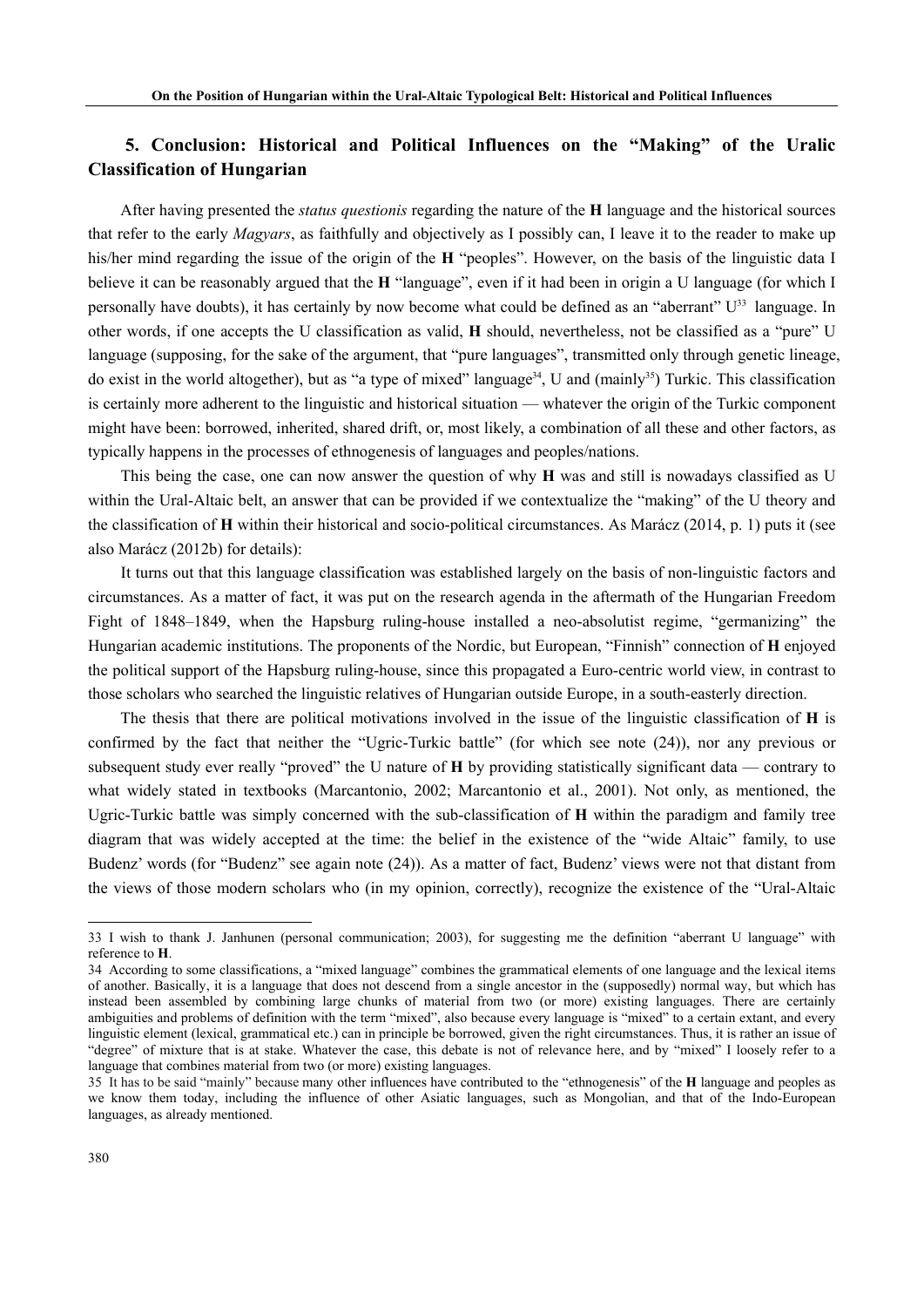belt"— a modern, more realistic version of the traditional and by now out of date "Ural-Altaic" theory, or, to use Janhunen's words (2001, p. 213; see also Janhunen, 2007 and Róna-Tas, 1998): the "Ural-Altaic complex", the "Ural-Altaic areal context" or, better, the "single original area of Ural-Altaic typology", area to be located, originally, in "Central Asia".

#### **References**

Abondolo D. (Ed.) (1998). *The Uralic Languages*, London: Routledge.

- Berend N., Urbańczyk P. and Wiszewski P. (2013). *Central Europe in the High Middle Ages: Bohemia, Hungary and Poland, c.900–c.1300*, Cambridge University Press.
- Budenz J. (1871–1873). "Jelentés Vámbéry Á. magyar-török szóegyezéseiről", *Nyelvtudományi Közlemények*, Vol. 10, pp. 67–135. Collinge N. E. (1985). *The Laws of Indo-European*, Amsterdam: Benjamins.

Csúcs S. (2008). "Comments to Angela Marcantonio's 2007 talk", in: Czeglédi K. (Ed.), *Hozzászólások Angela Marcantonio 2007*:

*október 26-i budapesti előadásához, Eleink* 1/13, pp. 59–72.

Deér J. (1952). "Le problème du chapitre 38 du De Administrando Imperio", *Annuaire de l'Institut de Philologie et d'Histoire Orientales et Slaves*, Vol. 12, pp. 93–121.

Dreisziger N. (2009). "The lessons of genomic research", *Hungarian Quarterly*, Vol. 196, pp. 50–55.

Dreisziger N. (2012). "When did Hungarians settle in their present homeland? Thoughts on the 'dual conquest theory' of Hungarian Ethnogenesis", in: Magyaródy S. J. (Ed.), *Hungary and the Hungarians*, Budapest: Matthias Corvinus Publishers, pp. 226–233.

Erdal M. (1991). *Old Turkic Word Formation* (I & II), Turcologica 9, Wiesbaden: Harrassowitz.

Erdal M. (2004). *An Old Turkic Grammar*, Leiden: Brill.

- Grégoire H. (1937). "Le nom et l'origine des Hongrois", *Zeitschrift der Deutschen Morgenländischen Gesellschaft*, Vol. 91, pp. 630–642.
- Häkkinen J. (2012). "After the protolanguage: Invisible convergence, false divergence and boundary shift", *Finnisch-Ugrische Forschungen*, Vol. 61, No. 1-3, pp. 7–28.
- Honti L. (1998). "ObUgrian", in: Abonbolo D. (Ed.), pp. 327–357.
- Honti L. (2012). *Anyanyelvünk atyafiságáról és a nyelvrokonság ismérveiről. Tények és vágyak,* Budapest: Tinta Kiadó.
- Honti L. (2012a). "A történeti-összehosonlító nyelvtudományról dióhéjban", in: Honti L. (2012), pp. 16–41.

Honti L. (2012b). "Az ugor nyelvek közössége", in: Honti L. (2012), pp. 42–50.

Janhunen J. (1981). "Uralilaisen kantakielen sanastosta", Helsinki: *Mémoires de la Société Finno-Ougrienne,* Vol. 77, pp. 219–274.

Janhunen J. (2001). "On Indo-Uralic and Ural-Altaic: on the diachronic implications of areal typology", in: Carpelan Ch., Parpola A. & Koskikallio P. (Eds.), *Early Contacts between Uralic and Indo-European: Linguistic and Archaeological Considerations*, Helsinki: *Mémoires de la Société Finno-Ougrienne*, pp. 207–219, 242.

- Janhunen J. (2007). "Typological expansion in the Ural-Altaic belt", *Incontri Linguistici*, Vol. 30, pp. 71–83.
- Kiss J. and Pusztai F. (2005). *Magyar nyelvtörténet*, Budapest: Osiris Kiadó.

Lehtisalo T. (1936). *Über die primären ururalischen Ableitungssuffix*e, Helsinki: *Mémoires de la Société Finno-Ougrienne*, p. 72.

Lewis G. (2000). *Turkish Grammar*, Oxford University Press.

- Ligeti L. (1986). *A magyar nyelv török kapcsolatai a honfoglalás előtt és az Árpád-korban*, Budapest: Akadémiai Kiadó.
- Marácz L. K. (2012a). "Toward a theory of 'Ural-Altaic' isoglosses: A research agenda for a Eurasian linguistic area", *Turkic World Almanac*, Astana: Turkic Academy of Science, pp. 93–102.
- Marácz L. K. (2012b). "Eurocentrizm and the 'Ugric-Turkish' question", *Turkic World Almanac*, Astana: Turkic Academy of Science, pp. 361–369.
- Marácz L. K. (2014). "Contextualizing the Making of the Finno-Ugric Languages Classification", paper presented at the panel: *Historical Linguistics across History and Politics*, in: *Making of Humanities IV Conference: Connecting Disciplines*, Rome, October 16–18, 2014.

Marcantonio A. (2002). *The Uralic Language Family: Facts, Myths and Statistics*, Oxford/Boston: Blackwell.

- Marcantonio A. (2014). "The linguistic influence of Turkic on Hungarian", *Turkic World Almanac*, Astana: Turkic Academy of Science, pp. 1–22.
- Marcantonio A. (2015). "La natura delle correlazioni linguistiche tra ungherese e turco", *Rivista di Studi Ungheresi*, Vol. 19, pp.  $91 - 109$

Marcantonio A. and Brady R. (2012). "The evidence to support *Verner's Law*", *Vedic Venues*, Vol. 1, pp. 263–306.